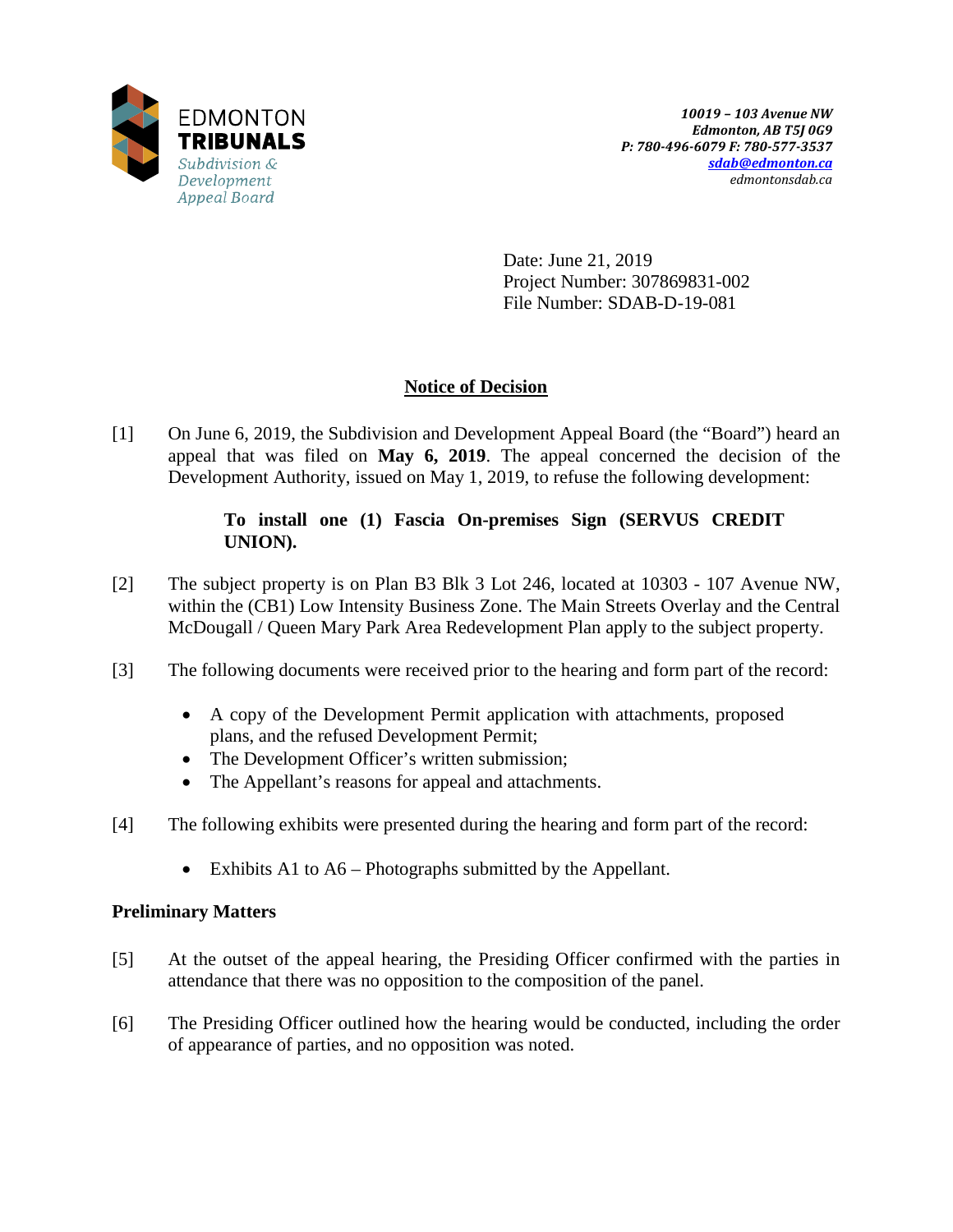[7] The appeal was filed on time, in accordance with section 686 of the *Municipal Government Act*, RSA 2000, c M-26.

#### **Summary of Hearing**

- *i) Position of the Appellant, Blanchett Neon, represented by Mr. R. Odegard and Mr. D. Norris, representing Servus Credit Union:*
- [8] Servus Credit Union shares the same vision as the City to make 107 Avenue a vibrant main street that provides amenities for the neighbourhood.
- [9] The proposed sign is in keeping with the General Purpose of the (CB1) Low Intensity Business Zone:

To provide for low intensity commercial, office and service uses located along arterial roadways that border residential areas. Development shall be sensitive and in scale with existing development along the commercial street and any surrounding residential neighbourhood.

- [10] Servus Credit Union is in the process of a brand change. The existing illuminated sign has been operating since 2007 without any known complaint and will be replaced with a new illuminated sign that is sensitive and in scale with existing development, including the adjacent residential neighbourhood.
- [11] The sign is located on the corner of the building and is only visible to traffic travelling east on 107 Avenue. The apartment building to the west is setback approximately 30 metres from the subject building and is separated by a lane and a surface parking lot.
- [12] The proposed sign is lower in height and width than the existing sign. The existing sign is 57,000 lumens and the proposed LED sign is 8,400 lumens. The existing sign is completely back lit while only the lettering on the new sign will be illuminated.
- [13] The proposed sign will be located above the main entrance into the area where the ATM is located.
- [14] Mr. Norris questioned why the proposed sign was refused because it is smaller and will incorporate new lighting that will reduce the brightness of the sign. The City has never advised them of any problems with the existing sign.
- [15] Part of the new company branding includes updating their logo and signage and incorporating more efficient LED lighting. It is their intention to upgrade signage at all of their 104 branches in Alberta as part of the upgraded corporate image.
- [16] It is important to maintain an illuminated sign at this location because their signage has been illuminated for the past 20 years. It was Mr. Norris' opinion that this creates vibrancy along the roadway and makes the location more distinguishable for motorists trying to find an ATM at night. If the sign is not allowed to be illuminated it does create a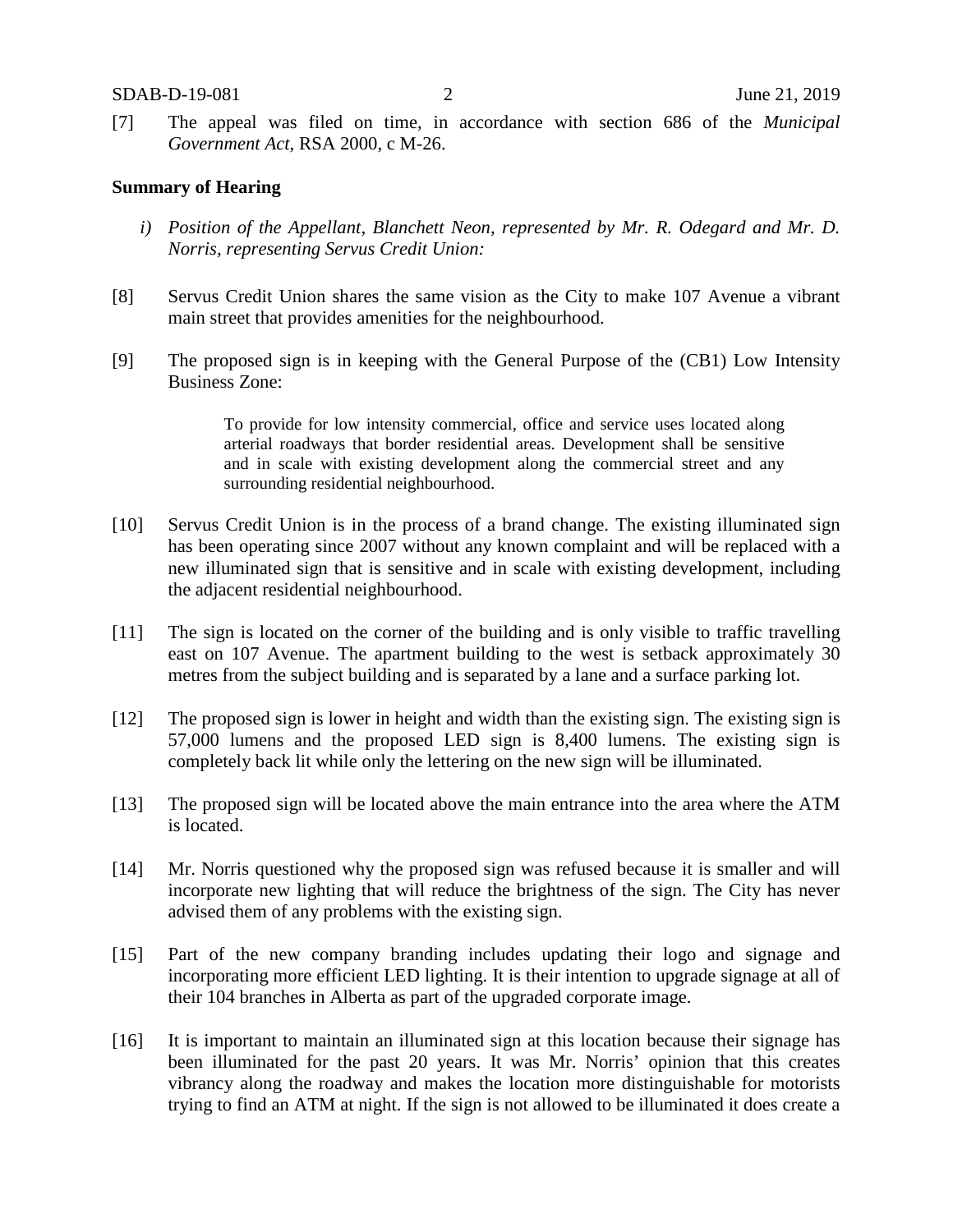hardship because their location could be missed and potential customers lost. Also if one sign is not lit, then it gives the impression that it is not working and reflects poorly on the business.

- [17] The proposed sign is less intrusive and more energy efficient. The lettering will be blue during day time hours and white at night when it is illuminated.
- [18] Mr. Odegard and Mr. Norris provided the following information in response to questions from the Board:
	- a) Security lighting is located on the west side of their building facing the apartment building that is much brighter than the illumination from the proposed sign.
	- b) It was their opinion that the proposed illuminated sign above the entrance to the ATM will improve security and will make customers feel safer.
	- c) The recommended conditions of the Development Officer have been reviewed and are acceptable.
	- *ii) Position of the Development Officer, Ms. K. Mercier:*
- [19] Ms. Mercier did not attend the hearing but provided a written submission that was considered by the Board.

#### **Decision**

- [20] The appeal is **ALLOWED** and the decision of the Development Authority is **REVOKED**. The development is **GRANTED** as applied for to the Development Authority, subject to the following **CONDITIONS**:
	- 1. The proposed Fascia On-premises Sign shall comply with the approved plans submitted.
	- 2. The intensity of exposed bulbs on a Sign, excluding Digital Signs, shall not exceed 1100 lumens. (Reference Section 59.2(4)).
- [21] In granting the development, the following variance to the *Edmonton Zoning Bylaw* is allowed:
	- 1. Schedule 59E.2(1)(a) is waived to allow a Fascia On-premises Sign on the (west) façade of the subject building as per the stamped approved plans.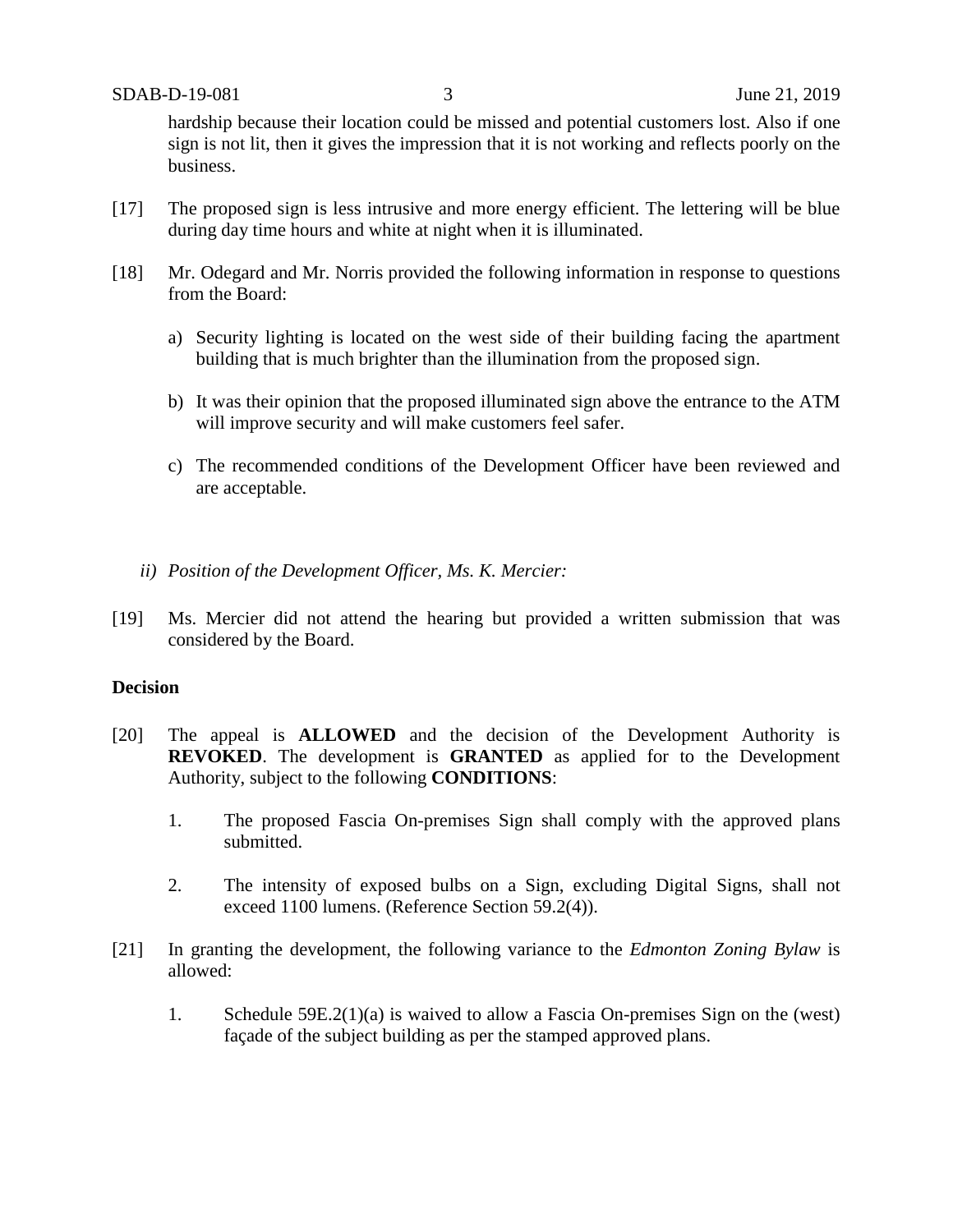#### **Reasons for Decision**

- [22] A Fascia On-premises Sign is a Permitted Use in the (CB1) Low Intensity Business Zone ("CB1" Zone).
- [23] Section 330.1 of the *Edmonton Zoning Bylaw* states that the General Purpose of the CB1 Zone is to:

to provide for low intensity commercial, office and service uses located along arterial roadways that border residential areas. Development shall be sensitive and in scale with existing development along the commercial street and any surrounding residential neighbourhood.

- [24] The proposed development complies with all of the regulations for Fascia On-premises Signs, pursuant to Schedule 59E.2(1) with the exception of Schedule 59E.2(1)(a) which states that Fascia On-premises Signs shall only face a public roadway other than a Lane.
- [25] The Board grants a variance waiving Schedule 59E.2(1)(a) for the following reasons:
	- a) Based on the evidence provided by the Appellant, the proposed development is consistent with the General Purpose of the CB1 Zone and will add to the vibrancy of the street.
	- b) A Fascia On-premises Sign has existed on this building at this location without any known complaints since 2001.
	- c) The proposed Sign will replace an existing illuminated Fascia On-premises Sign that was previously approved on May 31, 2007. The proposed new Sign will be less impactful than the existing Fascia On-premises Sign for three reasons. First, the traditional lighting will be replaced with upgraded LED lighting and the existing fully illuminated backdrop will be replaced by a dark backdrop and illuminated channel letters. This will significantly reduce the illuminated area of the Sign. Second, the total lumens will decrease significantly from the currently approved level of 57,000 lumens to 8,400 lumens. Third, the size of the proposed Sign will be reduced in height and width.
	- d) The proposed Fascia On-premises Sign is located 27.5 metres away from the apartment building located west of the subject Site and the buildings are separated by a lane and parking areas on both the subject Site and the Site of the apartment building.
	- e) Based on a review of the photographic evidence, there is an existing security light on the west side of the subject building that faces the apartment building and lights up the parking area on the subject Site. As the security light is significantly brighter than the light that will be generated by the proposed Sign, the lit channel letters are unlikely to create a significant impact for the residential property to the west.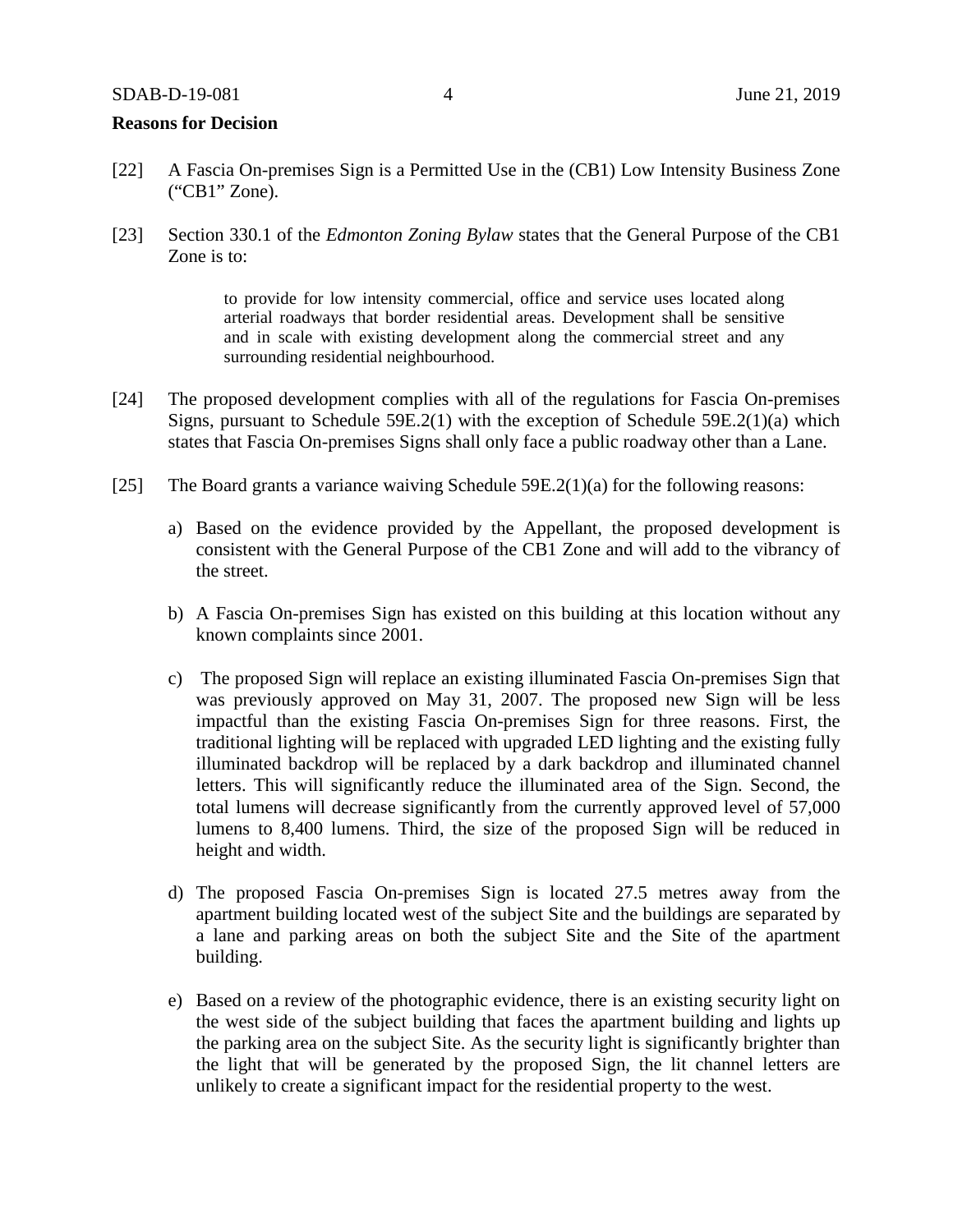SDAB-D-19-081 5 June 21, 2019

- f) No objections were received and no one appeared in opposition to the proposed development.
- [26] For the above reasons, it is the opinion of the Board that the proposed development will not unduly interfere with the amenities of the neighbourhood nor materially interfere with or affect the use, enjoyment or value of neighbouring parcels of land.

Ms. K. Cherniawsky, Presiding Officer Subdivision and Development Appeal Board

Board members in attendance: Mr. M. Young, Mr. R. Hachigian, Mr. A. Nagy, Ms. E. Solez

c.c: Five Star Permits City of Edmonton, Development & Zoning Services, Attn: Ms. K. Mercier / Mr. H. Luke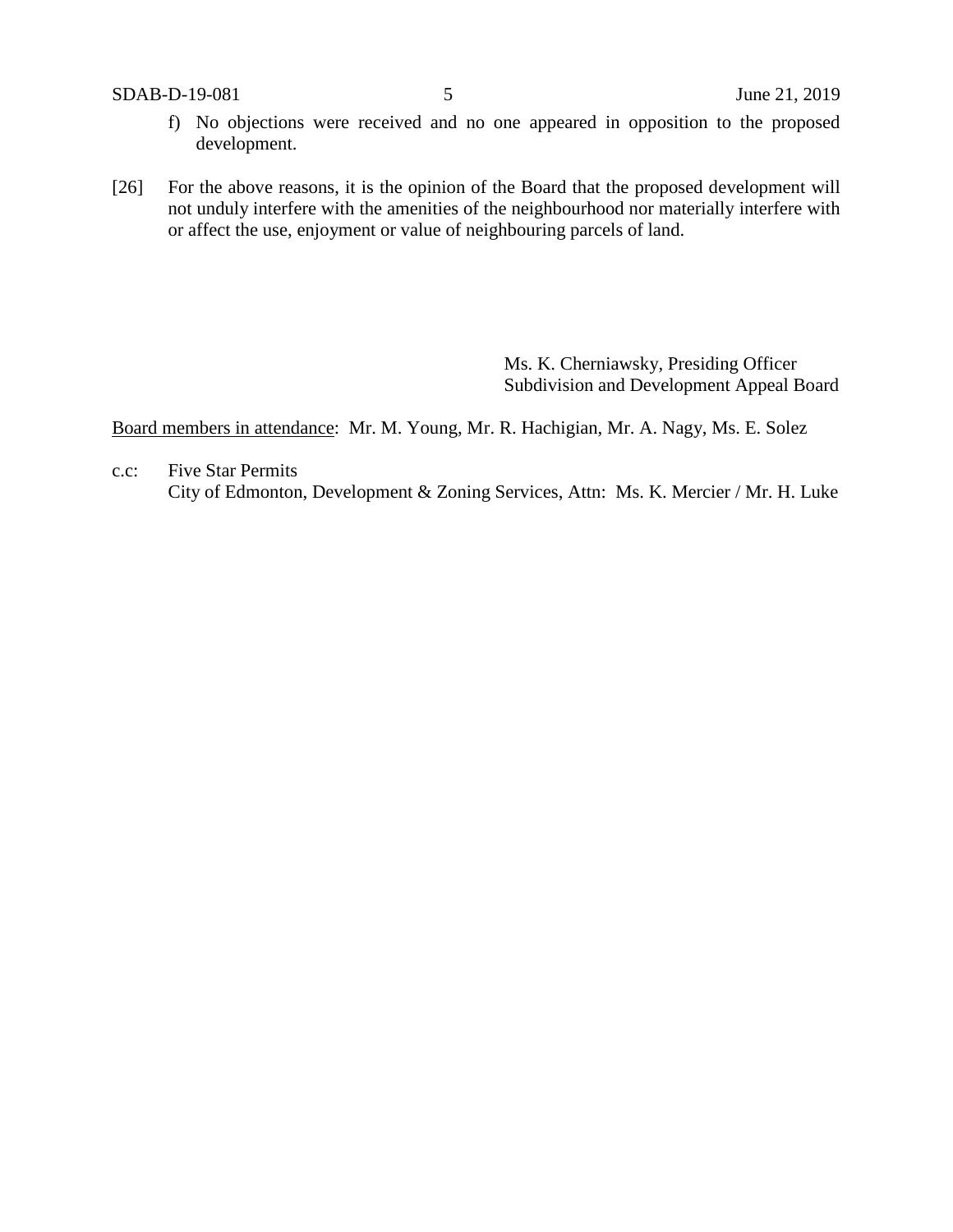#### **Important Information for the Applicant/Appellant**

- 1. This is not a Building Permit. A Building Permit must be obtained separately from the Sustainable Development Department, located on the 2nd Floor, Edmonton Tower, 10111 – 104 Avenue NW, Edmonton, AB T5J 0J4.
- 2. Obtaining a Development Permit does not relieve you from complying with:
	- a) the requirements of the *Edmonton Zoning Bylaw*, insofar as those requirements have not been relaxed or varied by a decision of the Subdivision and Development Appeal Board,
	- b) the requirements of the *Alberta Safety Codes Act*,
	- c) the *Alberta Regulation 204/207 – Safety Codes Act – Permit Regulation*,
	- d) the requirements of any other appropriate federal, provincial or municipal legislation,
	- e) the conditions of any caveat, covenant, easement or other instrument affecting a building or land.
- 3. When an application for a Development Permit has been approved by the Subdivision and Development Appeal Board, it shall not be valid unless and until any conditions of approval, save those of a continuing nature, have been fulfilled.
- 4. A Development Permit will expire in accordance to the provisions of section 22 of the *Edmonton Zoning Bylaw, Bylaw 12800*, as amended.
- 5. This decision may be appealed to the Alberta Court of Appeal on a question of law or jurisdiction under section 688 of the *Municipal Government Act*, RSA 2000, c M-26. If the Subdivision and Development Appeal Board is served with notice of an application for leave to appeal its decision, such notice shall operate to suspend the Development Permit.
- 6. When a decision on a Development Permit application has been rendered by the Subdivision and Development Appeal Board, the enforcement of that decision is carried out by the Sustainable Development Department, located on the 2nd Floor, Edmonton Tower, 10111 – 104 Avenue NW, Edmonton, AB T5J 0J4.

*NOTE: The City of Edmonton does not conduct independent environmental checks of land within the City. If you are concerned about the stability of this property for any purpose, you should conduct your own tests and reviews. The City of Edmonton, when issuing a development permit, makes no representations and offers no warranties as to the suitability of the property for any purpose or as to the presence or absence of any environmental contaminants on the property.*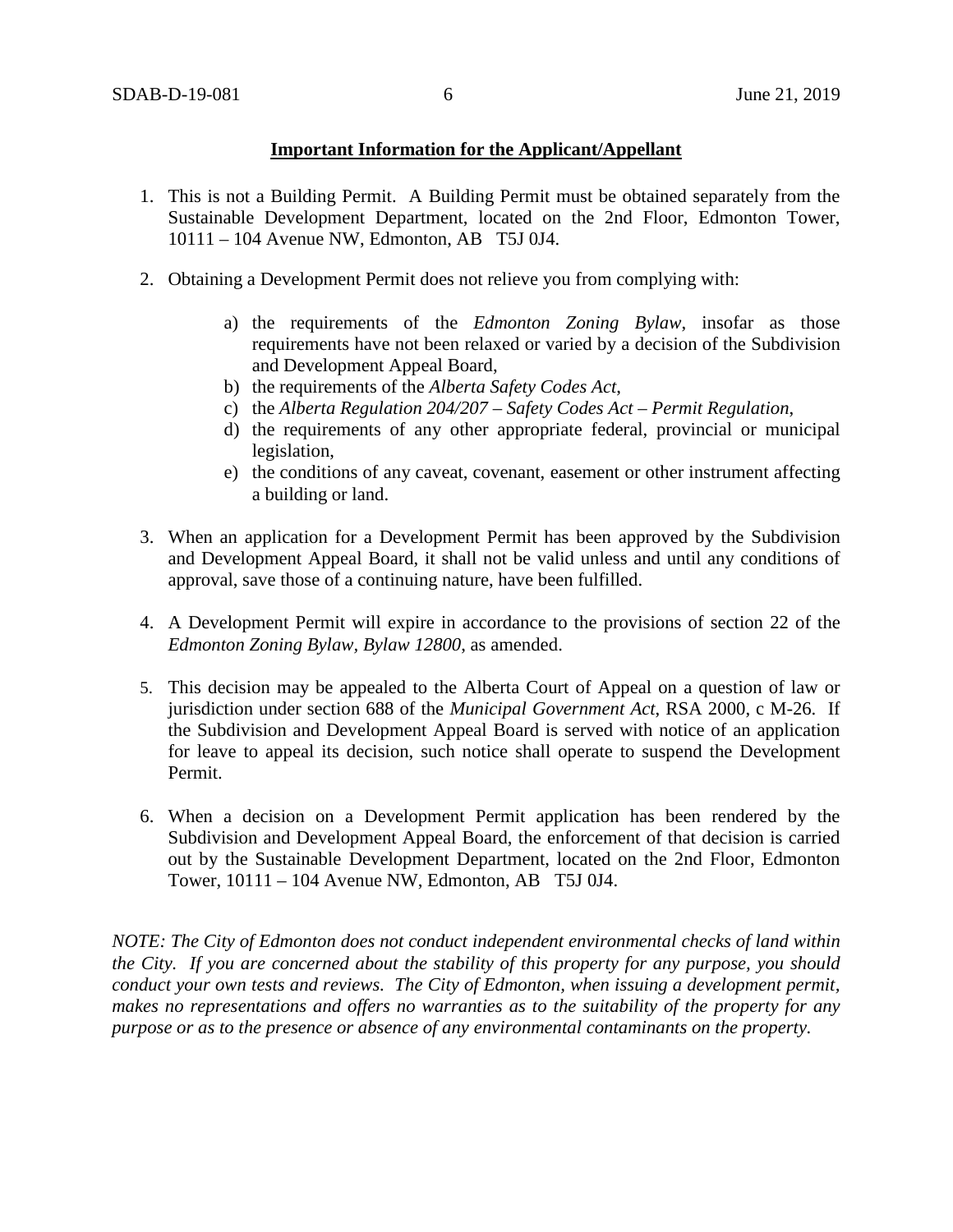

Date: June 21, 2019 Project Number: 257137431-001 File Number: SDAB-D-19-082

# **Notice of Decision**

[1] On June 6, 2019, the Subdivision and Development Appeal Board (the "Board") heard an appeal that was filed on **May 10, 2019**. The appeal concerned the decision of the Development Compliance Officer to issue the following Order on April 25, 2019:

# **To cease the General Industrial Use and remove all related materials by May 22, 2019.**

- [2] The subject property is on Plan 9525383 Blk 13 Lot 2, located at 18540 121 Avenue NW, within the DC2.369 Site Specific Development Control Provision. The Kinokamau Plains Area Structure Plan applies to the subject property.
- [3] The following documents were received prior to the hearing and form part of the record:
	- A copy of the Stop Order;
	- The Development Compliance Officer's written submissions;
	- The Appellant's written submissions including photographs; and
	- One email in support of the Stop Order from a neighbour who resides outside of the 60-metre notification area.
- [4] The following exhibit was presented during the hearing and forms part of the record:
	- Exhibit  $A A$  copy of the approved Development Permit for the detached Garage/Storage that was issued in November 1986 submitted by the Development Authority.

# **Preliminary Matters**

[5] The Development Compliance Officer, Mr. J. Young advised the Board that he worked with Mr. R. Hachigian when he was employed by the City of Edmonton. Mr. Hachigian acknowledged that he did work with Mr. Young but he has not worked for the City of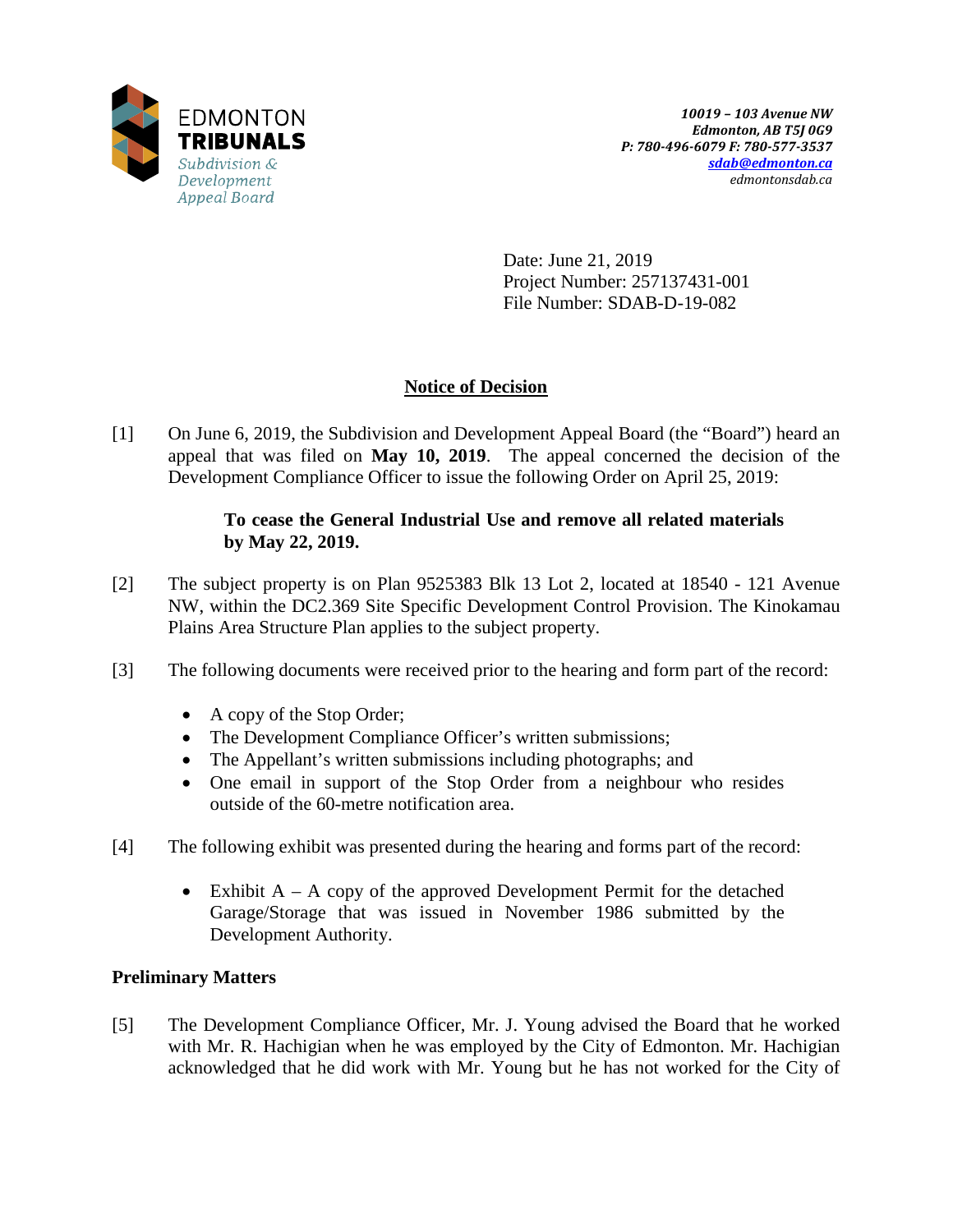Edmonton for six years and did not feel that this would affect his ability to provide a fair and unbiased hearing. No one objected to the composition of the panel.

- [6] The Presiding Officer outlined how the hearing would be conducted, including the order of appearance of parties, and no opposition was noted.
- [7] The appeal was filed on time, in accordance with section 686 of the *Municipal Government Act*, RSA 2000, c M-26.

#### **Summary of Hearing**

- *i) Position of the Appellant, Rumile Leasing Ltd., represented by Ms. K. Dziwenka & Mr. D. Kowaluk:*
- [8] Ms. Dziwenka and Mr. Kowaluk acknowledged that the subject site sometimes becomes unorganized and messy because they tend to take everything to this property from all of their other acreages and then sort, clean and dispose of the materials when they have time. They were in the process of cleaning up the site before the violation notices were received and they have continued to clean up the property as evidenced by the submitted photographs that were taken yesterday.
- [9] They are not operating a business from the subject site. They operate a family owned business from another location. They and their family occupy six acres in the subdivision that surround the site on the northeast and northwest side of 121 Avenue. Each family member brings their company vehicle home at the end of the day and parks it on the subject site. They also park two Ford trucks with two trailers, one tandem truck with a pup trailer and one tandem tractor and trailer at the subject site. The two tandem trucks are parked in the shop and the two Ford trucks and trailers are parked outside. These vehicles have been parking on the subject site since the 1990s.
- [10] Building material was being stored on the site from a house that they built in the subdivision.
- [11] Photographs taken on June 5, 2019 were referenced to illustrate that the site has been cleaned up considerably since the photographs taken by the Development Compliance Officer on April 24, 2019. They want to work with the City because they have a vested interest in this subdivision. They currently own nine properties in this subdivision and are in the process of acquiring two more properties.
- [12] There were no issues until 2017 when they were notified that the site was being operated as a General Industrial Use without an approved development permit. They had always been under the assumption that the site was grandfathered because a development permit was issued and the shop was built in 1986 prior to the rezoning to DC2 in the 1990s.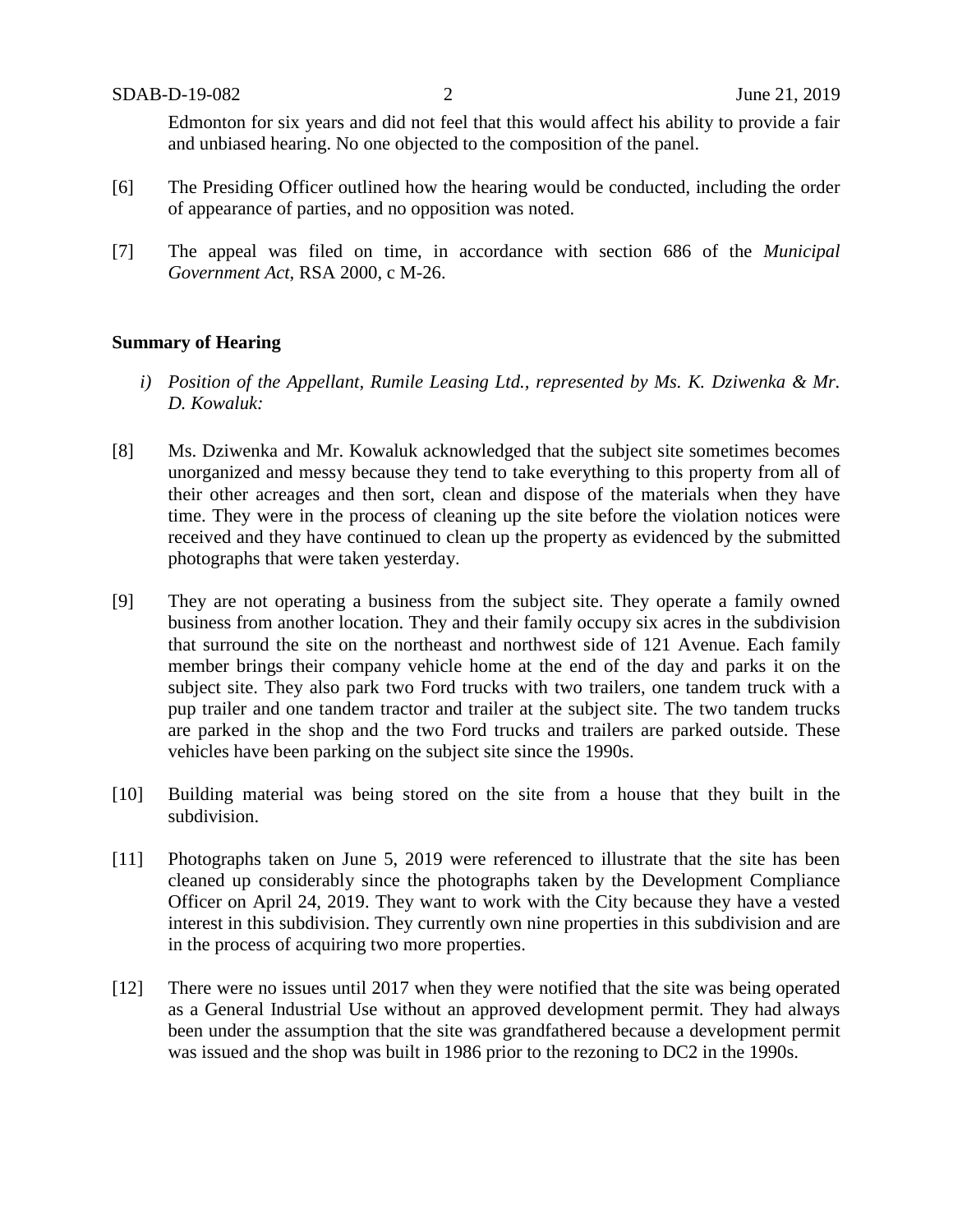- [13] They visited Development and Zoning Services twice in 2017. Following the first visit, they applied for a residential development and building permit based on the advice they received. They were subsequently told that permit was not required and that they should apply for a home-based business permit. An application for a home-based business was submitted but it could not be approved because there was no house on the site.
- [14] The site was inspected again in December 2017. The Development Compliance Officer was pleased with the progress of the site cleanup and advised them that he would followup in the spring of 2018. The two Ford trucks, two trailers as well as two other trucks were parked on the site when this inspection was done. Based on this inspection they did not pursue a development permit application any further. They did not hear from the Development Compliance Officer in the spring of 2018 and assumed that the file had been closed. They did not have any further contact with Development Compliance until April 29, 2019 when they received a \$1,000 violation ticket.
- [15] They have made several attempts to comply with the requests made by the City but are frustrated by the lack of guidance and recommendations that have been provided regarding the type of development permit that is required.
- [16] A Development Officer contacted them last Friday to discuss the development permit process and the information that should be included with an application. They plan to meet with Development & Zoning Services following the hearing.
- [17] Based on a review of the development compliance process provided by Development and Zoning Services, it was their opinion that the Development Compliance Officer did not adhere to this process. They were unable to obtain any clarification from the Issuing Officer and the violation ticket was issued unfairly. They plead not guilty to the Violation Notice and a court date has been set for August 8, 2019.
- [18] They are not using the site for any of the activities contained in the definition of a General Industrial Use. They simply park company vehicles at the shop at the end of the day and walk to their respective residences. They have never operated a business from this site and have no plans to do so in the future.
- [19] They do not own or operate any of the large trucks shown in the photographs that were submitted by their neighbour. There is traffic congestion in this subdivision due to the surrounding industrial uses and access issues to Anthony Henday Drive.
- [20] Ms. Dziwenka and Mr. D. Kowoluk provided the following information in response to questions from the Board:
	- a) There is no house on the subject site. A development permit application to construct a house on the site was approved in 2005. However, the required servicing fee was excessive and not feasible so the house was never built.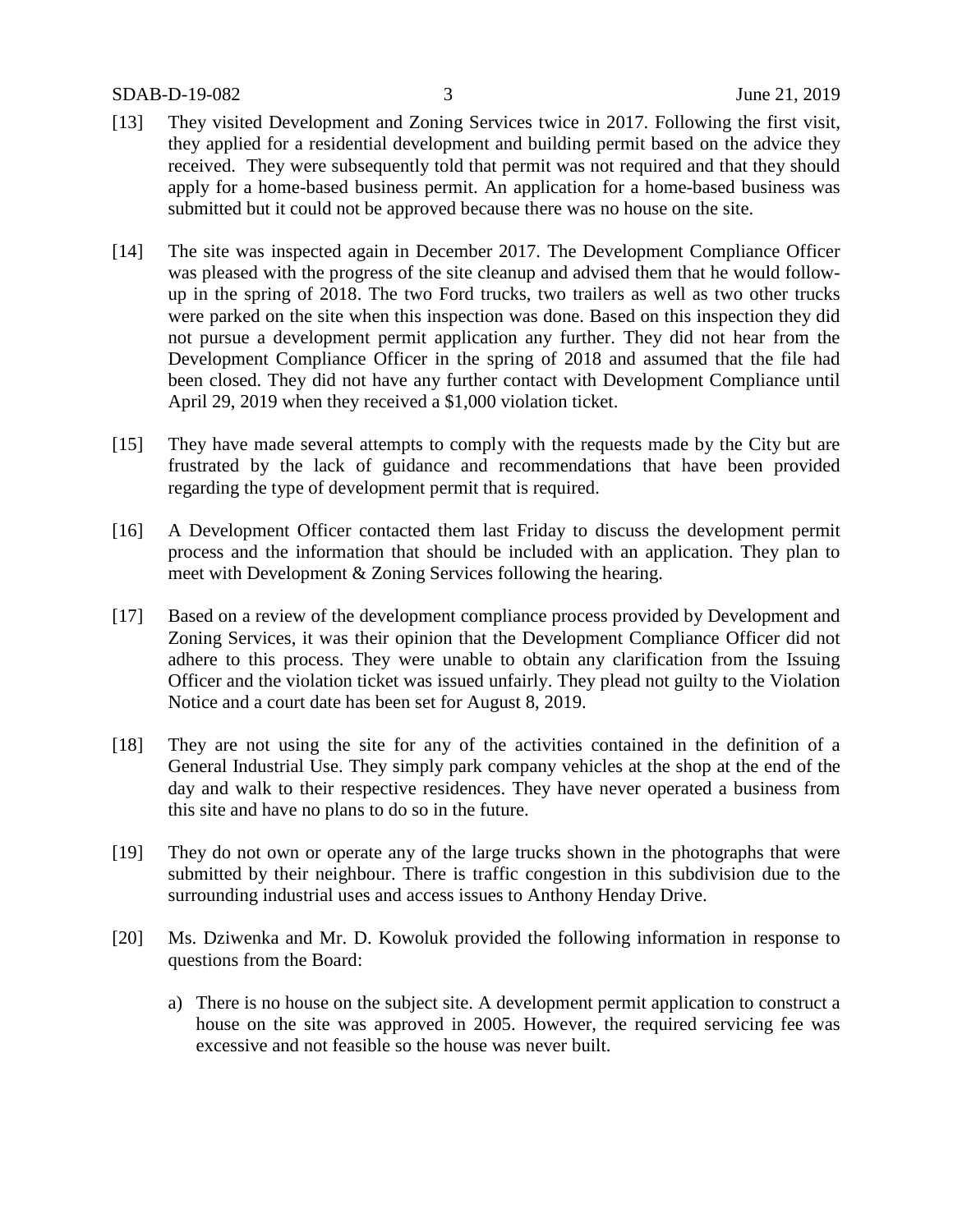- b) Company vehicles are parked on the site but they are not repaired on the site. On occasion, personal vehicles are repaired and maintained in the shop on the site.
- c) The site is used purely to park large company vehicles. However, it was their opinion that the parking of vehicles on the site does not constitute a General Industrial Use.
- d) There has never been a house on this site but there are houses on both of the adjacent sites.
- e) It was acknowledged that the site is not being used for any of the listed uses contained in DC2.369.
- f) They operate their business from the Winterburn Industrial Park where the majority of their equipment is stored. The equipment is repaired and maintained from this site.
- g) The late snowfall this spring delayed their annual site clean-up which had not taken place when the inspection was conducted and the photographs taken on April 24, 2019. The scrap metal is collected on the site and used for their hobby which is the construction of outdoor metal fireplaces. The water storage units are used to collect water that is used to water lawns and gardens at their residences because the sites are not serviced. The tires are a combination of winter and summer tires for their vehicles. The vehicle parts are for personal vehicles. The large and small mowers are used to cut the lawn at the nine residences that they own in the subdivision.
- h) Other family members also use the site for storage purposes. Several recreational vehicles are also stored on the site.
- i) A tandem gravel truck and a tractor are usually parked inside the shop. It was estimated that the weight of the truck is 39,000 kilograms.

#### *ii) Position of Affected Property Owners in Opposition to the Appeal*

#### *Mr. S. Pederson*

- [21] He and his wife reside in the subdivision and are affected even though they live outside the 60-metre radius because of the excess traffic and noise the subject site generates.
- [22] The only entrance and exit to the subdivision is located at 184 Street and 122 Avenue which makes it necessary for heavy tractor trailers loaded with excavators and other heavy equipment to travel along 122 Avenue in front of their residence to access 121 Avenue.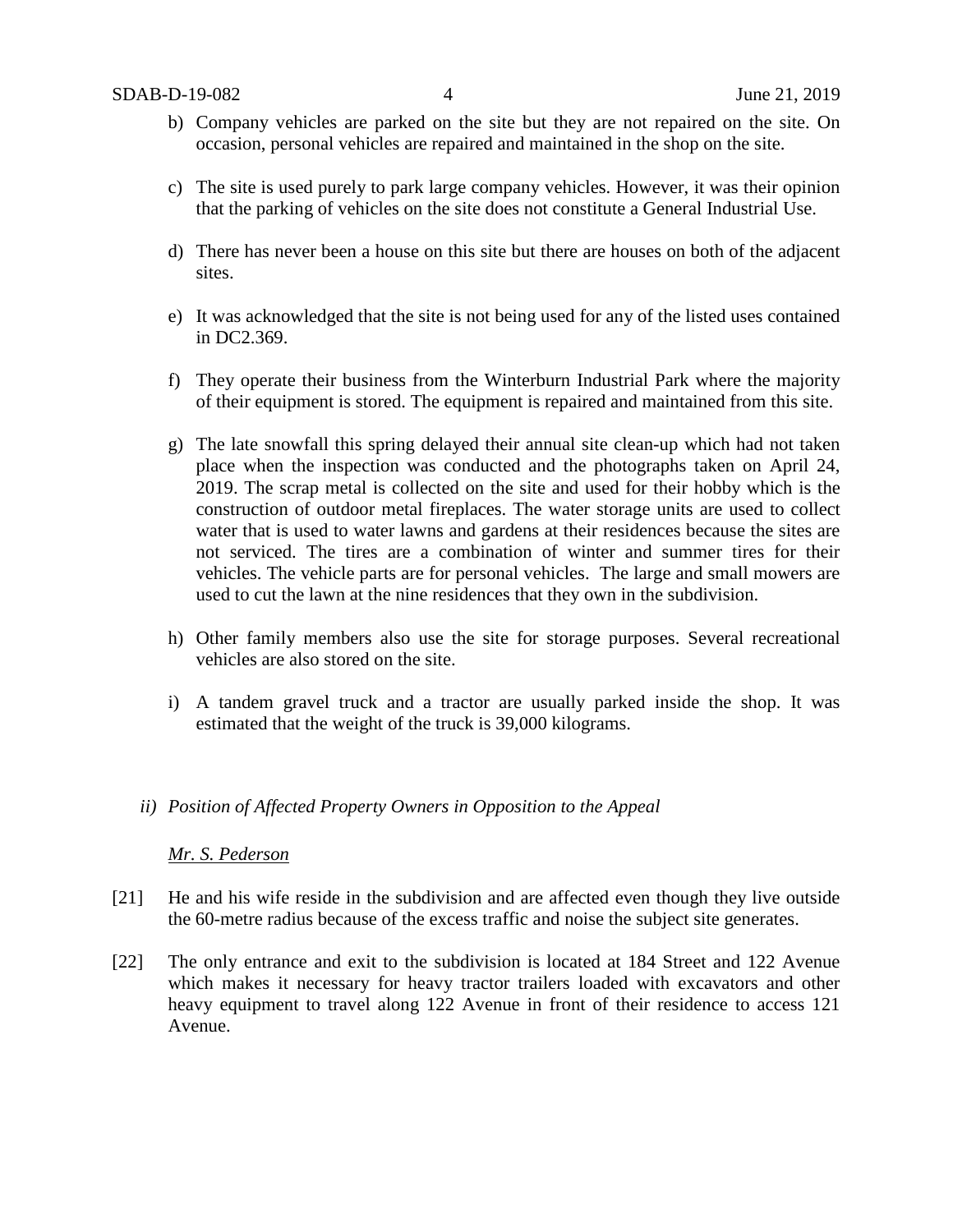- [23] The roadway is basically a very narrow country road with no drainage and is only capped with a light duty finishing material. During wet periods the roadway becomes soft and trucks with heavy loads sink into the soft areas. The roadway constantly requires repairs.
- [24] The Mooncrest subdivision is comprised of 48 single family homes and one group home.
- [25] There are no sidewalks or street lights in the subdivision. Children often ride their bicycles and play on the roadway which is a safety concern because of the heavy truck traffic.
- [26] They agree with the City that this commercial business is negatively impacting the neighbourhood.
- [27] It was their opinion that the existing shop exceeds the height restriction that was imposed on the development permit that was issued in 1986.
	- *iii) Position of the Development Compliance Officer, Mr. J. Young:*
- [28] Mr. Young advised that he was appearing on behalf of Ms. R. Fraser, the Development Compliance Officer who issued the Stop Order and provided the written submission to the Board. Mr. Young provided the following information in response to questions from the Board:
	- a) He confirmed that the existing shop on the subject site was built in 1986. A development permit was issued for the construction of an accessory building but the development permit did not address the principal use of the site.
	- b) This approval occurred at the time these lands were being annexed from the County of Parkland. However, he could not confirm whether or not the previous zoning permitted an Industrial Use on the subject site or if a development permit was required.
- [29] At this point, the Presiding Officer adjourned the hearing in order to allow Mr. Young some time to research the historic zoning and development requirements of the County of Parkland that were in place prior to this land being annexed by the City of Edmonton.
- [30] When the hearing resumed Mr. Young continued and provided the following information:
	- a) When the development permit for the Accessory Building was approved in November 1986, the lands were being annexed from the County of Parkland and the development regulations contained in the County of Parkland Bylaw were used because the *Land Use Bylaw 5996* had not yet been adopted. However, the County of Parkland could not immediately provide any information about the 1986 Bylaw or the uses allowed in the AA(IC) Zone but indicated they would research the matter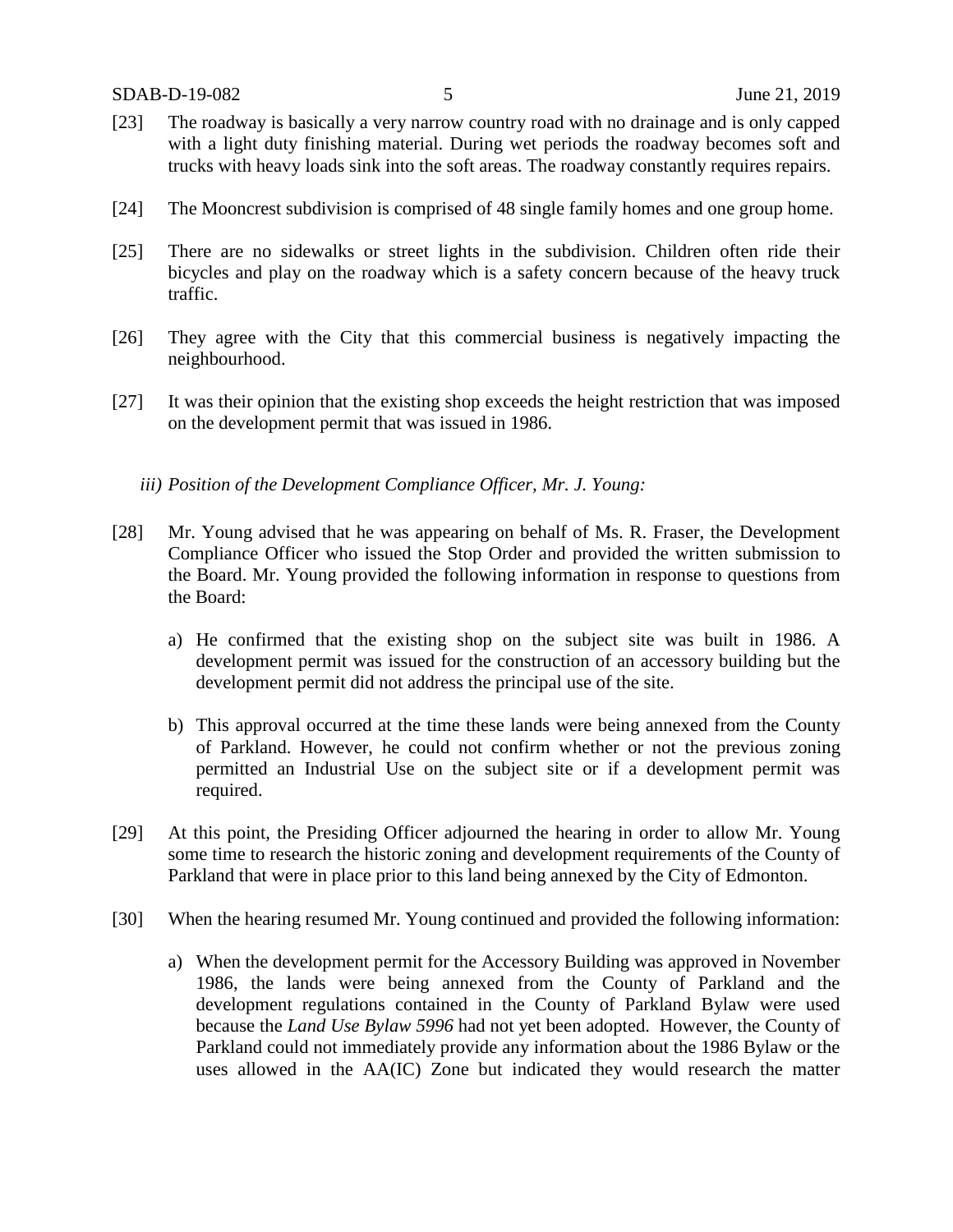further. A copy of the approved Development Permit for the Accessory Building/Storage on the subject site was submitted and marked as *Exhibit A*.

- b) Mr. Young acknowledged that the accessory building on the subject site has an approved development permit. However, the Stop Order pertains to the use of the site and not to the existing accessory building.
- c) It was his position that the accessory building can be used for storage purposes but the surrounding land cannot be used to store materials that constitute a General Industrial Use.
- d) Approval of the Kinokamau Plains Area Structure Plan has a complicated history. Originally, Council intended this area to be industrial but in the process decided to designate this subdivision as residential. During the time that the area was zoned for industrial uses, development applications for industrial uses were approved and grandfathered in. The decision was made to change the zoning to residential, and Direct Control Zones were applied to the rest of what was left of the residential uses. There are a couple of spot zones that allow industrial uses but the rest of the land is zoned rural residential. It is a very complicated land use situation.

#### *iv) Rebuttal of the Appellants*

- [31] They questioned why their property was not grandfathered in as an industrial use. They only became aware that it had not been grandfathered after a discussion with a Development Officer in 2017.
- [32] They agreed that traffic has increased but reiterated that it can be attributed to their close proximity to several industrial parks and poor signage. None of their vehicles use 122 Avenue to access their site. When they enter the subdivision from 184 Street they make an immediate left turn and use that road to access 121 Avenue. Residents who live on 121 Avenue use the most direct access because the roads in the area are rough and narrow.
- [33] Excavators are not brought to the shop because they cannot be parked inside. Excavators have been brought into the subdivision when required to complete work for basement excavations for new houses being built. Every time any equipment comes into the subdivision, residents assume it belongs to them.
- [34] Their family owns 18410, 18430, 18450, 18520 and 18560 on 121 Avenue as well as several sites on 122 Avenue. The site zoned DC2.371 that was grandfathered in is located directly north of their site on 122 Avenue.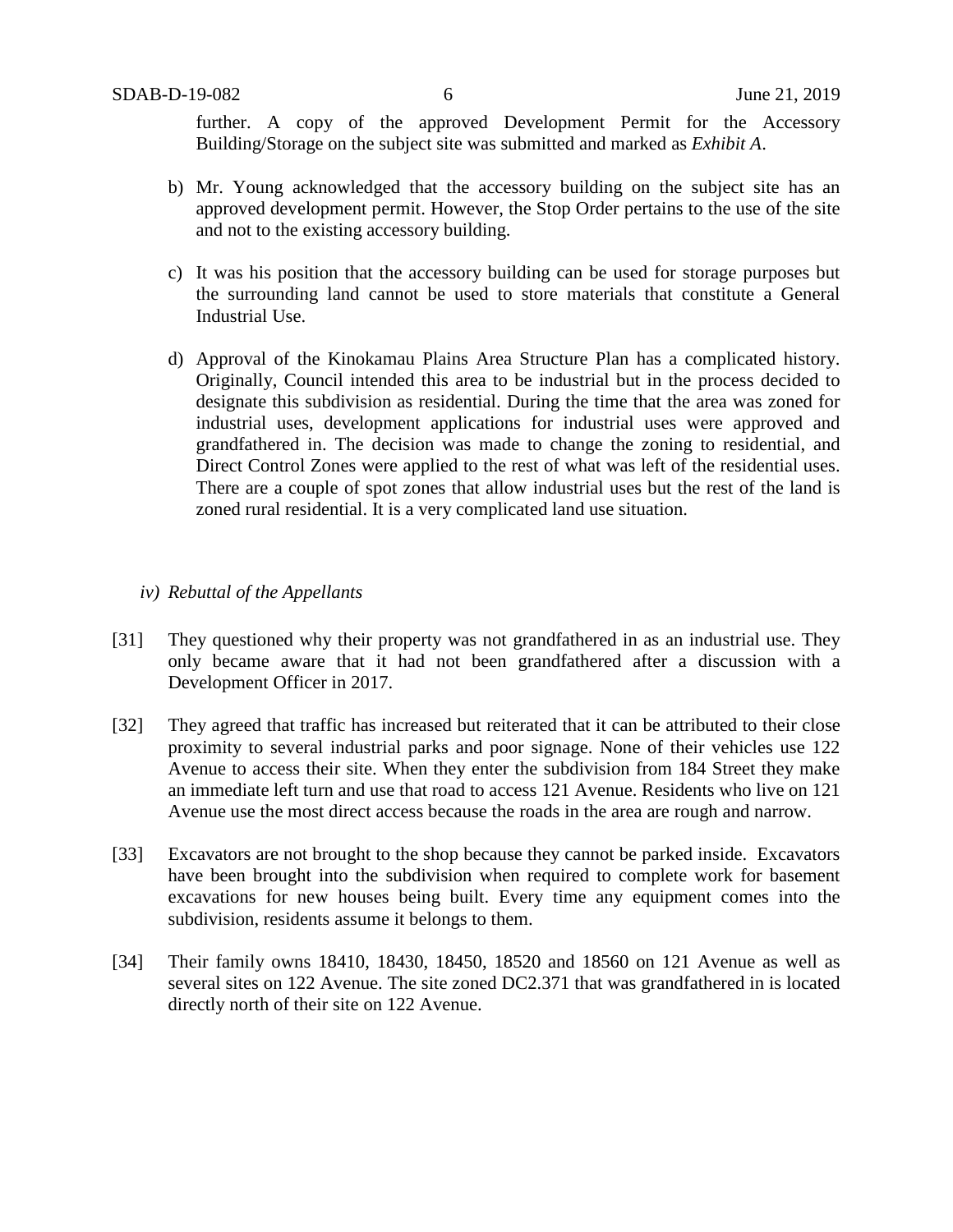#### **Decision**

#### [35] The appeal is **DENIED** and the Stop Order is **UPHELD**.

……

#### **Reasons for Decision**

- [36] This is an appeal by the property owners of a Stop Order issued in respect of their property on April 25, 2019 to "Cease the General Industrial Use and remove all related materials by May 22, 2019".
- [37] Based on the materials before it, the Board is satisfied that the Stop Order was issued pursuant to section 645(1) of the *Municipal Government Act* by a duly authorized Development Compliance Officer and in compliance with the procedural requirements of the *Municipal Government Act*.
- [38] The subject Site is zoned DC2.369 Site Specific Development Control Provision. The listed Uses are found in DC2.369.3. They are residential in nature and include Single Detached Housing, Limited Group Homes, Minor Home Occupations, Major Home Occupations, Foster Homes and daytime Child Care Services. General Industrial Use is not a listed Use.
- [39] DC2.369 was adopted prior to the enactment of the *Edmonton Zoning Bylaw 12800*. The Board notes that the definition of a General Industrial Use is virtually the same in both the *Land Use Bylaw 5996* and *Edmonton Zoning Bylaw 12800*. Section 10.4(1)(d) of the *Land Use Bylaw 5996* and section 7.5(3)(d) of the *Edmonton Zoning Bylaw 12800* define a General Industrial Use to include:

Development used principally for one or more of the following activities:

- d) the storage or transshipping of materials, goods and equipment.
- [40] During the hearing, the Development Authority submitted a copy of a Development Permit, to construct an Accessory Building – detached Garage/Storage that was approved for the subject Site in November 1986. The Development Authority confirmed that vehicles and equipment can be parked and stored inside the building and that these activities are not covered by the Stop Order.
- [41] The issue before the Board is whether or not the remainder of the subject Site is being used as a General Industrial Use.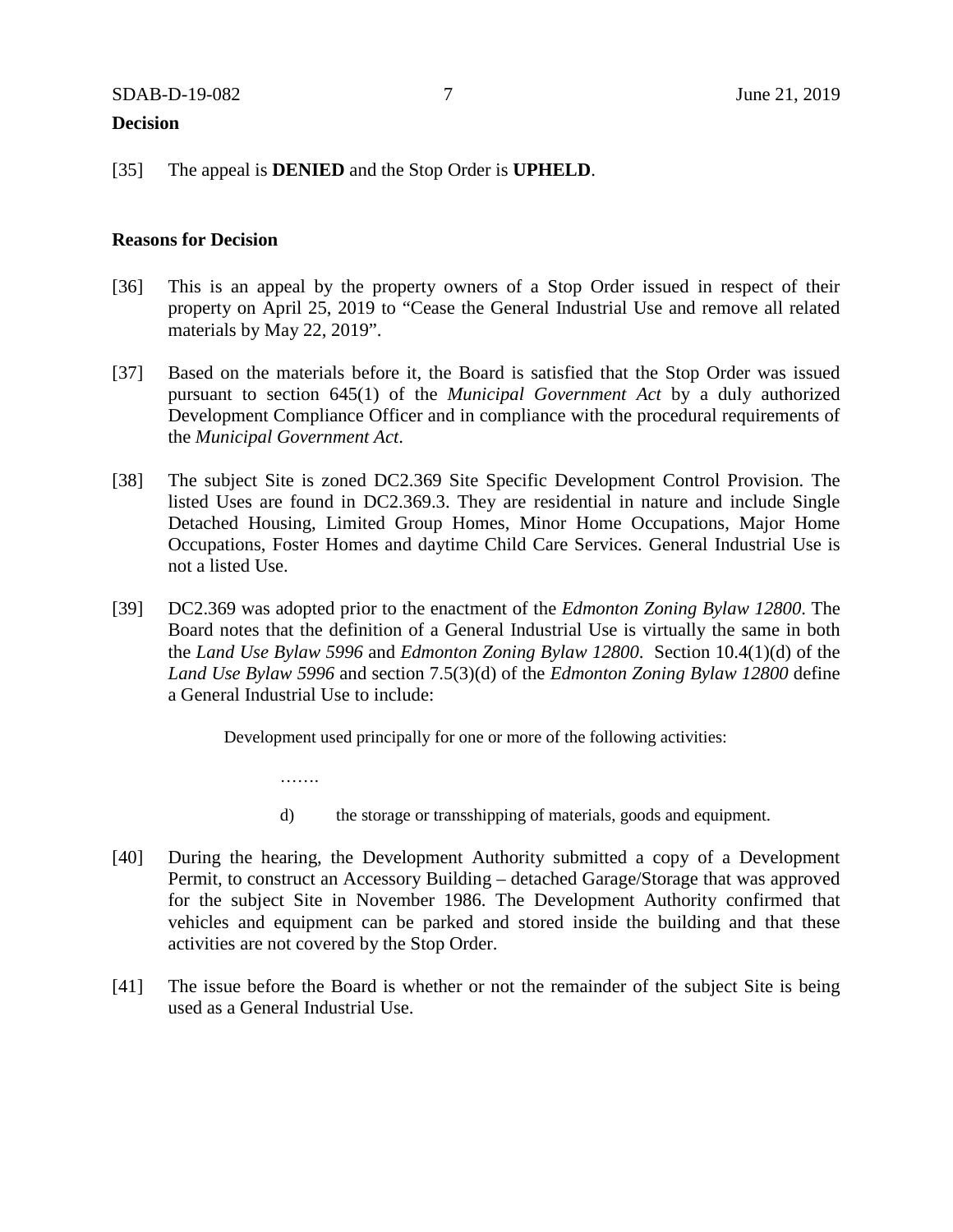- [42] The Board considered one written objection received from a resident of the Mooncrest subdivision and the oral evidence provided by another resident who resides on 122 Avenue who attended the hearing. They both raised concerns regarding the amount of heavy truck traffic in the subdivision; however, evidence was not provided to allow the Board to conclude that the problem was attributable to the subject Site. Based on the evidence provided by the Appellants, their vehicles enter the subdivision and use the most direct route to access the subject Site. Their vehicles do not pass 122 Avenue and could not be the source of the concerns raised by the opposing parties.
- [43] The Board considered the photographic evidence provided by the Development Authority on the day the Stop Order was issued as well as the Appellants' oral submissions and subsequent photographic evidence.
- [44] The Board also considered:
	- a) A Single Detached House was never built on the Site despite the issuance of a development permit.
	- b) The Site is used to store heavy equipment, tires, water storage units, vehicle parts, scrap metal, construction material and landscaping supplies. According to the Appellants, the Site is used purely to park two large vehicles and two regular sized vehicles used for their business. The two larger vehicles are parked inside the Accessory Building (shop) and the two smaller vehicles are parked outside. Trailers used in conjunction with these vehicles and at least two recreational vehicles are also regularly parked outside at the Site.
	- c) The Site is also used for storage by family members who reside close by. Items such as fencing, landscaping materials and building products are often stored on the Site.
	- d) Tires have been temporarily stored on the Site as well as excavating equipment and backhoes.
	- e) Personal vehicles are maintained and repaired inside the shop, but company vehicles are not repaired on the Site.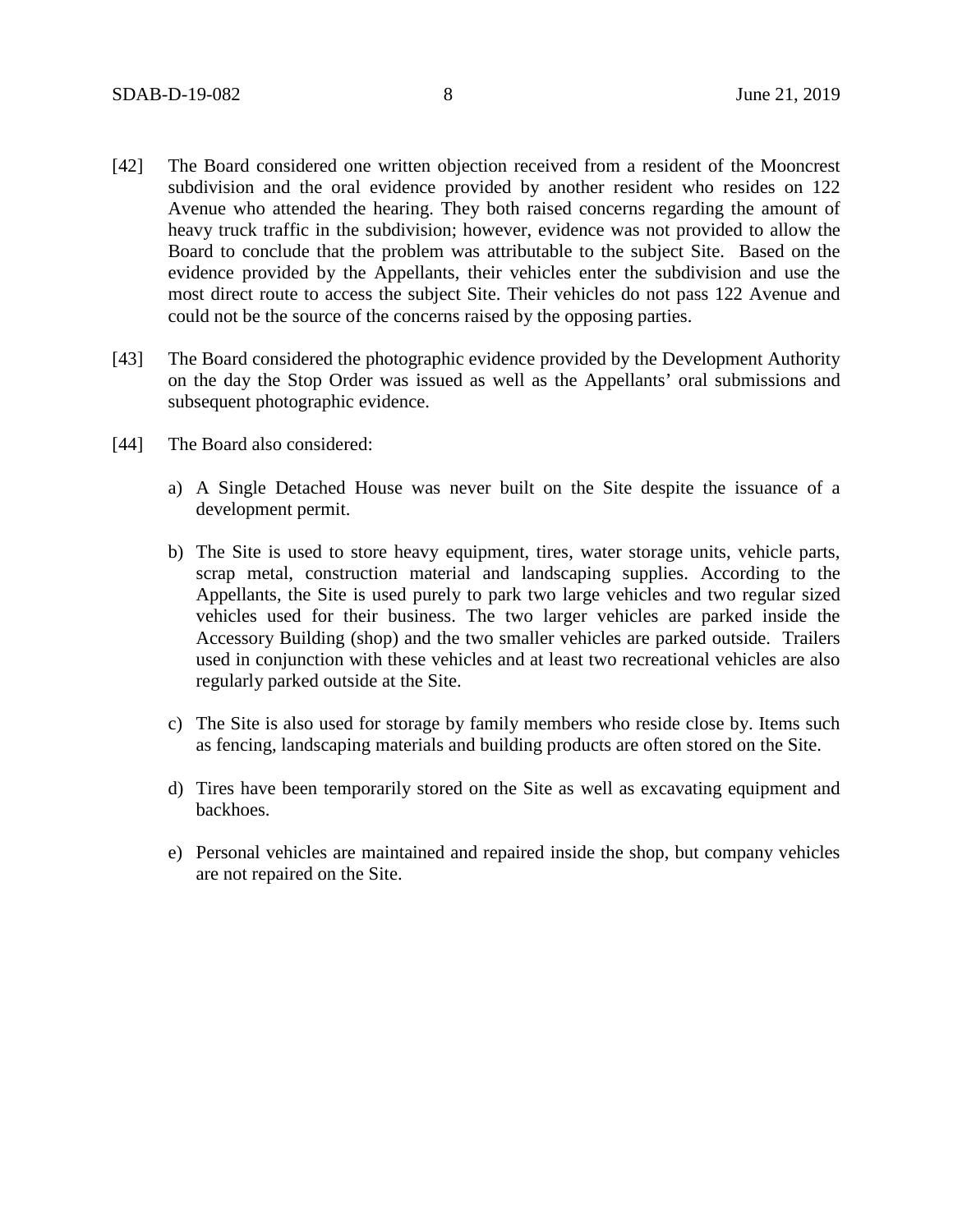[45] Based on all of these factors, the Board finds that a General Industrial Use as defined in section 10.4(1)(d) of the *Land Use Bylaw 5996* and section 7.5(3)(d) of the *Edmonton Zoning Bylaw 12800* is occurring on the subject Site. As a General Industrial Use is not a listed Use in DC2.369, the Stop Order was properly issued. Therefore, the appeal is denied and the Stop Order is upheld. The Board notes that the Order does not apply to any items stored or parked within the Accessory Building that was approved in November 1986.

> Ms. K. Cherniawsky, Presiding Officer Subdivision and Development Appeal Board

Board members in attendance: Mr. M. Young, Mr. R. Hachigian, Mr. A. Nagy, Ms. E. Solez

c.c. City of Edmonton, Development Compliance Branch, Ms. R. Fraser, Mr. J. Young, Ms. K. Lamont, Mr. A. Jabs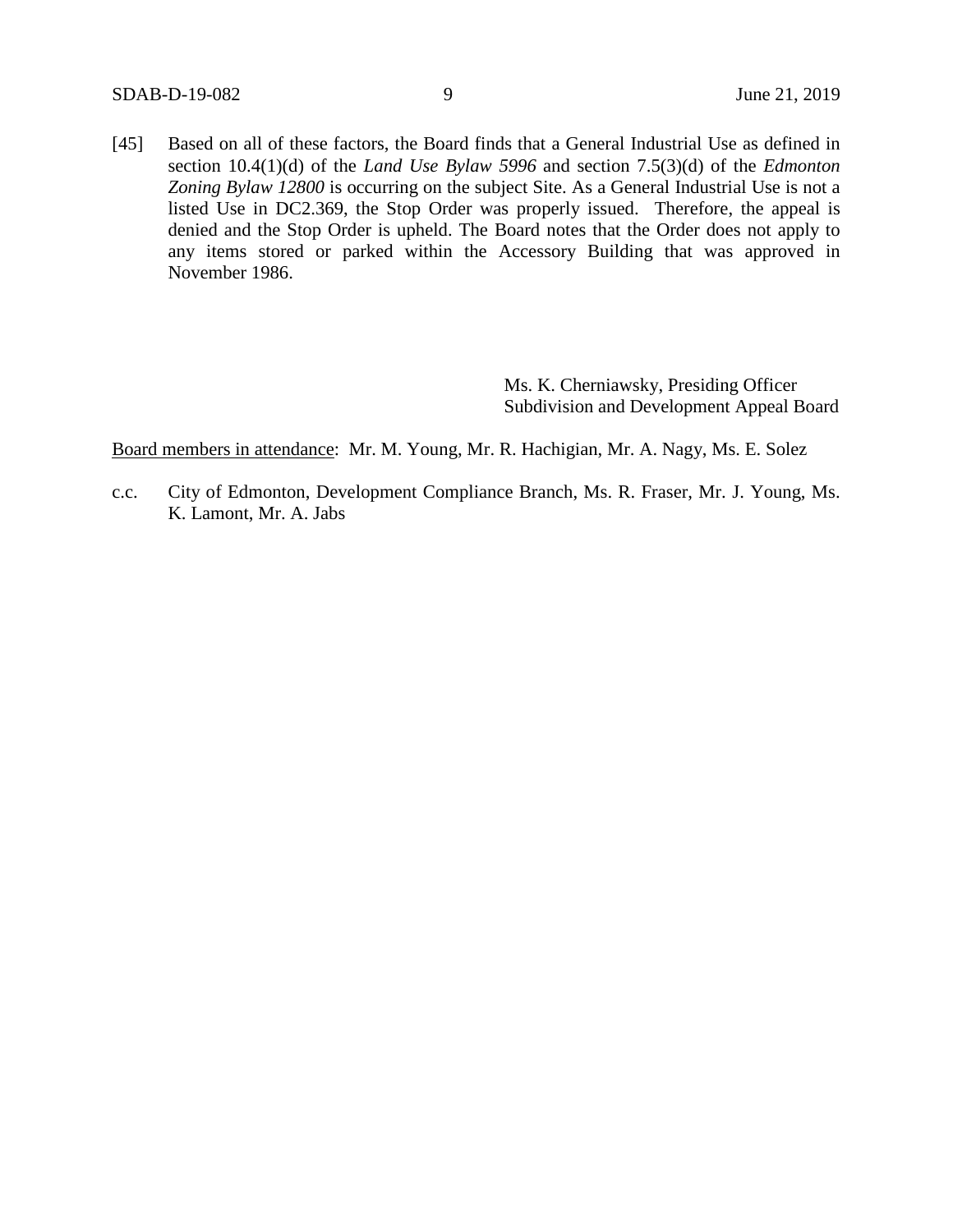# **Important Information for the Applicant/Appellant**

- 1. This decision may be appealed to the Alberta Court of Appeal on a question of law or jurisdiction under section 688 of the *Municipal Government Act*, RSA 2000, c M-26.
- 2. When a decision on a Development Permit application has been rendered by the Subdivision and Development Appeal Board, the enforcement of that decision is carried out by the Sustainable Development Department, located on the 2nd Floor, Edmonton Tower, 10111 – 104 Avenue NW, Edmonton, AB T5J 0J4.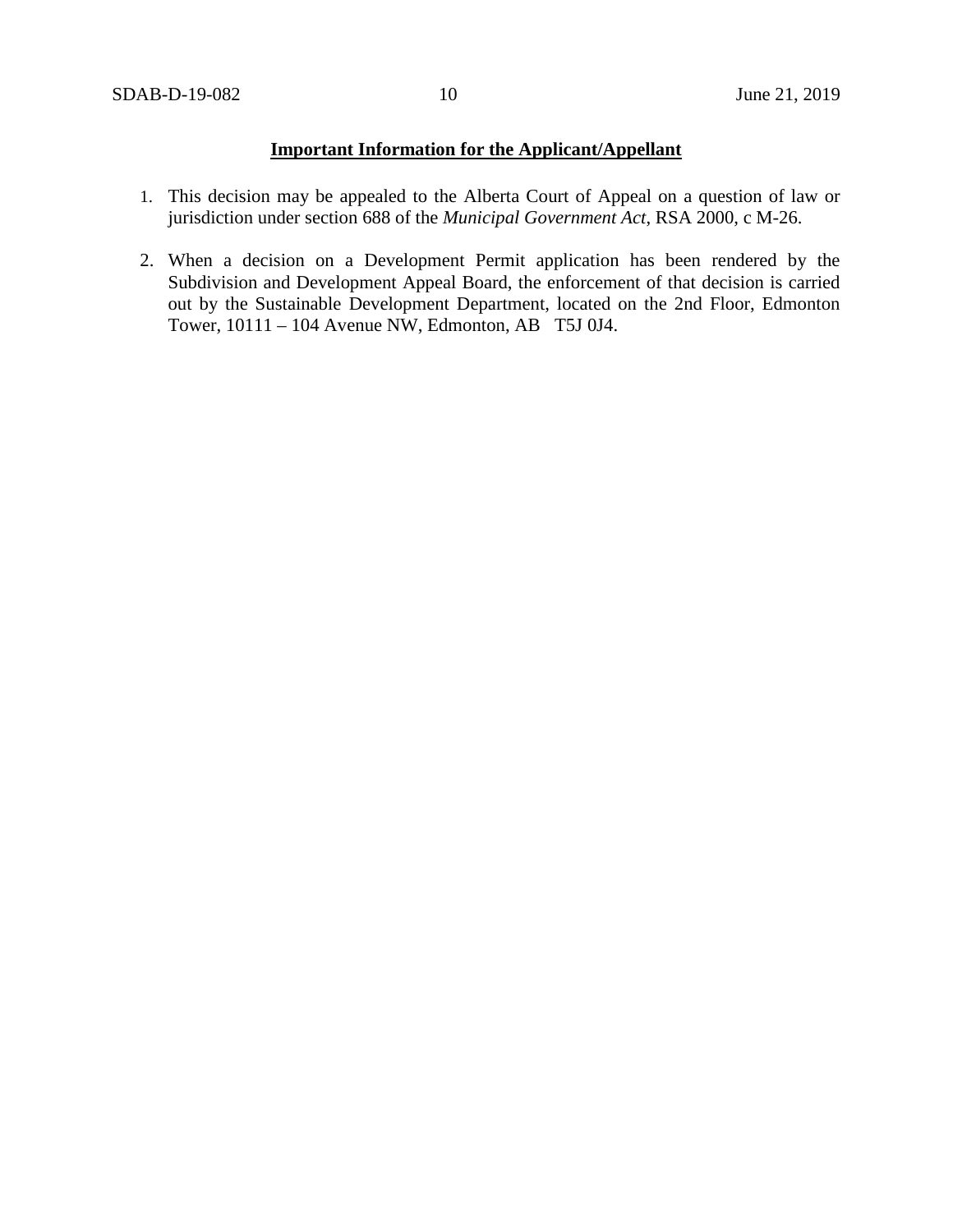

Date: June 21, 2019 Project Number: 310942980-001 File Number: SDAB-D-19-083

# **Notice of Decision**

[1] On June 6, 2019, the Subdivision and Development Appeal Board (the "Board") heard an appeal that was filed on May 14, 2019. The appeal concerned the decision of the Development Authority, issued on April 23, 2019 to refuse the following development:

# **To change the Use from a General Retail use to a Cannabis Retail Sales and to construct interior and exterior alterations (two new doors).**

- [2] The subject property is on Plan RN22 Blk 20 Lots 3-6, located at 10235 124 Street NW, within the (CB1) Low Intensity Business Zone. The Main Streets Overlay and Oliver Area Redevelopment Plan apply to the subject property.
- [3] The following documents were received prior to the hearing and form part of the record:
	- A copy of the Development Permit application with attachments, proposed plans, and the refused Development Permit;
	- The Development Officer's written submissions including supporting materials;
	- The Appellant's written submissions including supporting materials;
	- Correspondence in opposition to the proposed development from an affected property owner; and
	- One online response in opposition to the proposed development.
- [4] The following exhibit was presented during the hearing and forms part of the record:
	- Exhibit A Google Maps screenshot of the proposed development location, submitted by Affected Property Owner.

# **Preliminary Matters**

[5] At the outset of the appeal hearing, the Presiding Officer confirmed with the parties in attendance that there was no opposition to the composition of the panel.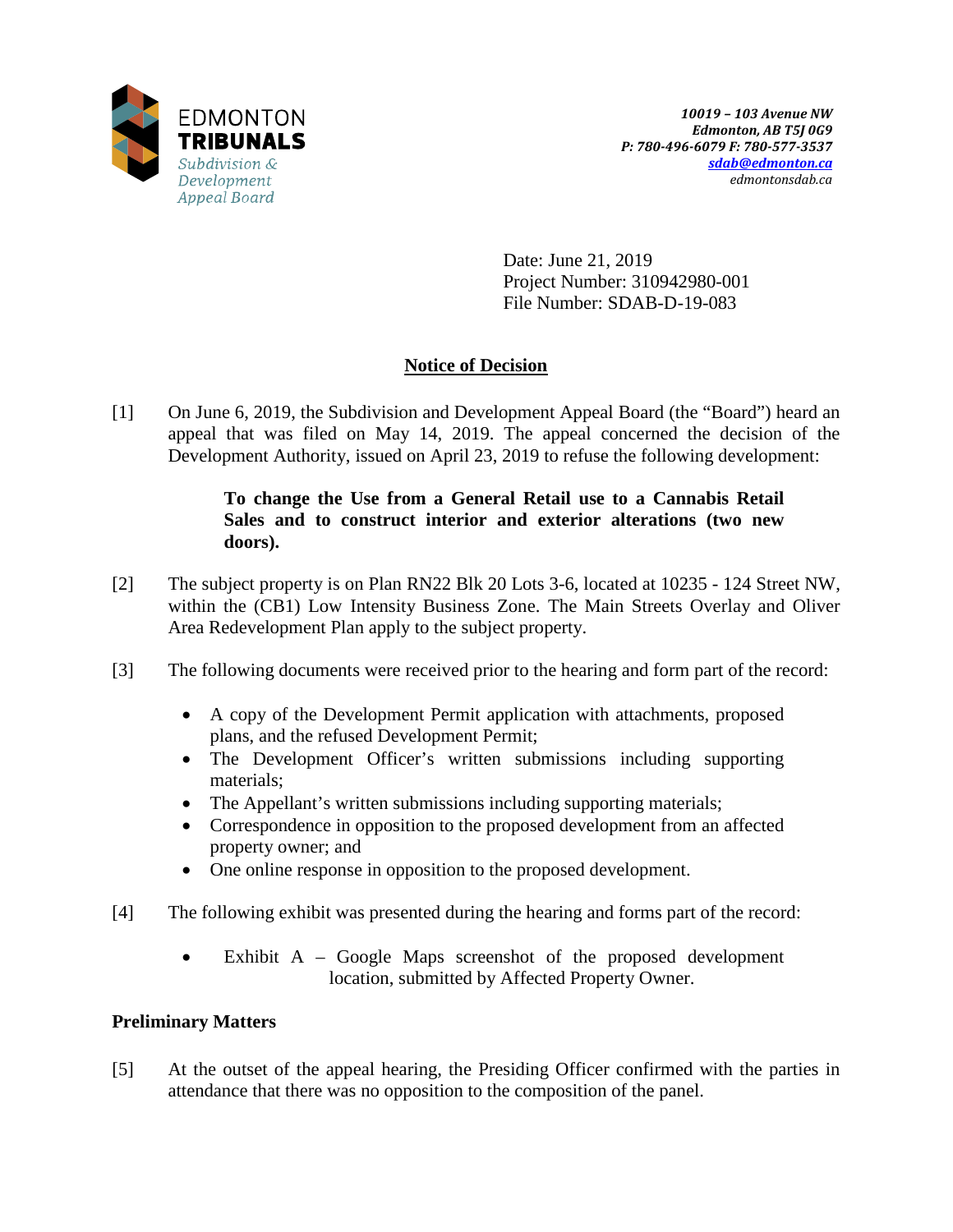- [6] The Presiding Officer outlined how the hearing would be conducted, including the order of appearance of parties, and no opposition was noted.
- [7] The appeal was filed on time, in accordance with section 686 of the *Municipal Government Act*, RSA 2000, c M-26.

#### **Summary of Hearing**

- *i) Position of the Appellant, Numo Cannabis Corporation*
- [8] Mr. E. Kirker of Parlee McLaws appeared to represent Numo Cannabis Corporation ("Numo"). He was accompanied by Mr. D. Nguyen, owner of Numo.
- [9] The proposed development will be located just north of Jasper Avenue on 124 Street near the High Street Shopping Centre. It was refused by the Development Officer because it is located too close to an approved Cannabis Retail Sales (not yet in operation).
- [10] Per section 70(1) of the *Edmonton Zoning Bylaw 12800* (the "*Bylaw*"), Cannabis Retail Sales must be separated from any other Cannabis Retail Sales by at least 200 metres. In this case the Development Officer measured the separation distance as 168 metres which is a deficiency of 32 metres or 16 percent. The Development Officer only has the discretion to grant a variance of up to 20 metres, or 10 percent, per section 70(1)(b) of the *Bylaw.*
- [11] It is appropriate for the Board to use its discretion to grant the required variance as the proposed Cannabis Retail Sales will benefit the local community.
- [12] Mr. Nguyen provided a short overview of Numo's operations. Numo was one of the only cannabis retailers open since the first day of legalization. Numo focuses on ensuring safe and quality cannabis products, and their security systems exceed requirements.
- [13] Numo is committed to the community and recently held a free community BBQ attended by over 400 people from the neighbourhood. They believe that creating relationships with neighbours is the only way to grow as a business. The increase of traffic to their existing business from outside of the neighbourhood has benefited other surrounding businesses.
- [14] A rendering of the proposed store showed a centre bar where customers receive information about different products and complete their orders. Customers then proceed to the pick-up desk. The controller and team lead carefully manage products to prevent loss or theft.
- [15] Mr. Kirker referenced section 687(3)(d) of the *Municipal Government Act*, RSA 2000, c M-26 (the "*MGA*"), which gives this Board the jurisdiction to grant a variance to the required separation distance. Section 687(3)(d) of the *MGA* states: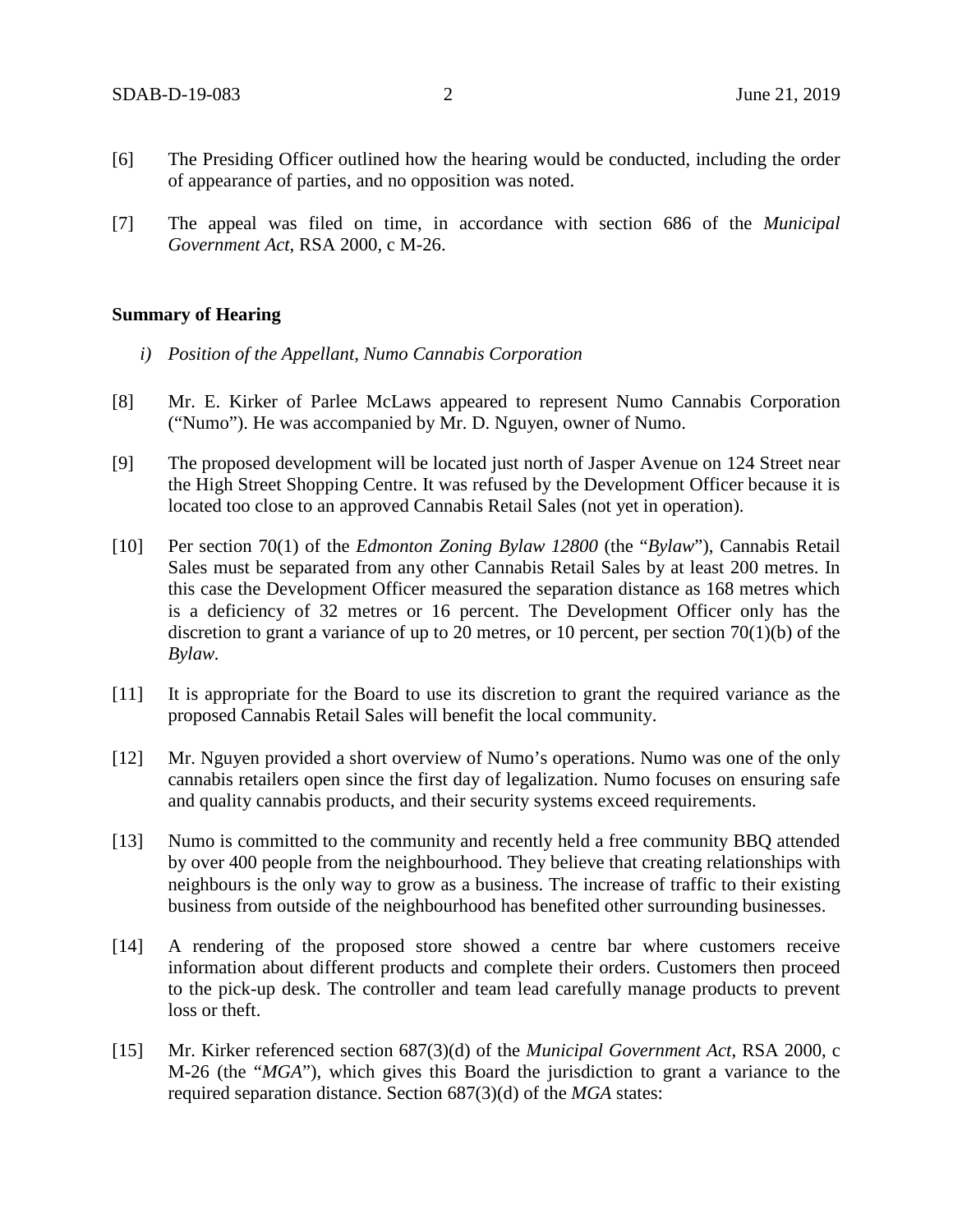In determining an appeal, the subdivision and development appeal board may make an order or decision or issue or confirm the issue of a development permit even though the proposed development does not comply with the land use bylaw if, in its opinion,

- (i) the proposed development would not
	- (A) unduly interfere with the amenities of the neighbourhood, or
	- (B) materially interfere with or affect the use, enjoyment or value of neighbouring parcels of land,

and

- (ii) the proposed development conforms with the use prescribed for that land or building in the land use bylaw.
- [16] In this case, the proposed development would not unduly interfere with the amenities of the neighbourhood, nor materially interfere with or affect the use, enjoyment or value of neighbouring parcels of land.
- [17] Mr. Kirker referred to *Newcastle Centre G.P. Ltd. v Edmonton*, 2014 ABCA 295 [*Newcastle*], a decision of the Alberta Court of Appeal which dealt with separation distances between liquor stores. At paragraphs 6 to 7, the Court rejected the Board's interpretation of its variance powers:

[6] An attempt to try to reconcile the Reasons' internal conflicts would be to interpret the Reasons as follows. We, the Board, have a power to grant variances, but the bylaw creates a presumption of harm to the public, and we the Board cannot intervene unless that presumption is rebutted by the applicant. That is an error.

[7] The legal test for such waivers is in the *Municipal Government Act*, and is clear. Section 687(3)(d) mandates this test:

> the proposed development . . . would not (A) unduly interfere with the amenities of the neighbourhood, or (B) materially interfere with or affect the use, enjoyment or value of neighbouring parcels of land . . .

- [18] In effect, the Court held that separation distance requirements in the *Bylaw* are not, in and of themselves, evidence of harm. The onus is on other parties to prove harm, and in this instance, the only information before this Board with respect to harm is a submission from a neighbouring property owner, and contrary to those submissions, it was the Appellant's view that the proposed development will actually benefit the community.
- [19] Upon questioning by the Board on the issue of onus, Mr. Kirker clarified that onus should not be on the Appellant to disprove any possibility of harm, or for the Appellant to prove a negative.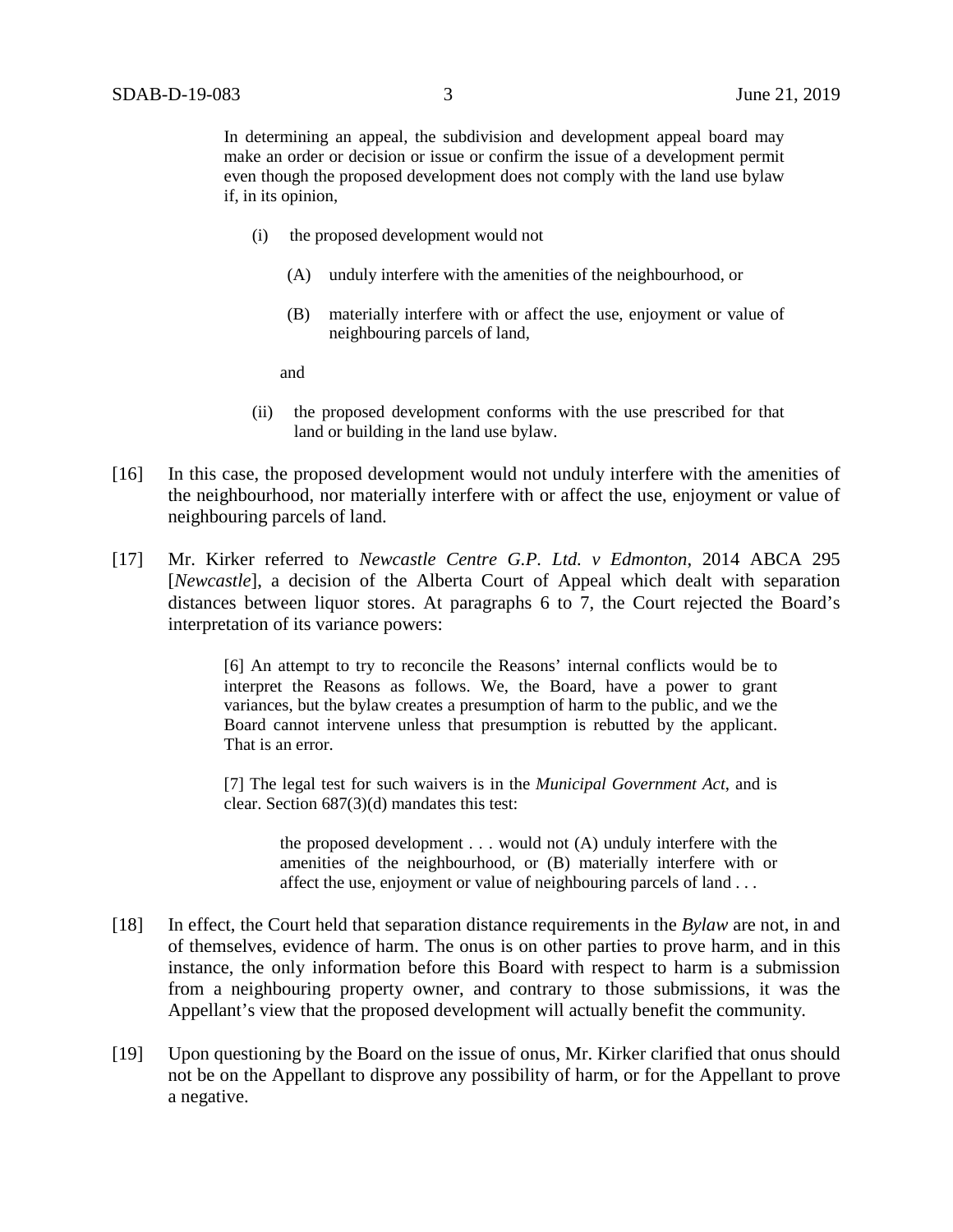- [20] In response to the online comment from a neighbouring property owner that boards and tribunals are relied on to uphold bylaws, the Appellant submitted that granting this variance would in fact uphold the *Bylaw* by contributing to the amenities of the neighbourhood.
- [21] The Appellant reviewed the photographs and maps from their supporting materials to provide context. The materials showed the following:
	- i) There is plenty of parking along 124 Street as well as additional parking along the side of the building.
	- ii) The separate entrance will be located on the side road.
	- iii) There is a large diversity of uses in this high density commercial shopping corridor. The proposed development will be complementary to these uses and will not be in competition with them.
	- iv) An aerial photo shows the 168-metre separation distance between the approved Cannabis Retail Sales and the proposed development. From a straight reading of the *Bylaw*, it was unclear to the Appellant how separation distances between Cannabis Retail Sales uses are measured, and the Appellant assumed that the 168 metres measurement represented a site-to-site measurement.
	- v) Section 70 of the *Bylaw* provides multiple methods of measurement in different scenarios. For example, section 70(4)(b) specifies that when measuring between a Cannabis Retail Sales and a public or private education facility, "separation distances shall be measured from the closest point of the subject Site boundary to the closest point of another Site boundary". In comparison, section 70(1) simply states that the 200-metre separation distance between Cannabis Retail Sales Uses "shall be measured from the closest point of the Cannabis Retail Sales Use to the closest point of any other approved Cannabis Retail Sales Use". It is unclear as to what this "closest point" entails.
	- vi) The Appellant noted that City Council added the clarification to the measurement methodology governing public or private education, provincial health care facilities, and school reserves or municipal and school reserves separation distances under section 70(4) on February 25, 2019. Council could have amended section 70(1) at that same time but chose not to do so, which shows they intended some discretion in measuring separation distances between Cannabis Retail Sales locations.
	- vii)The shortest door-to-door walking distance between the two Cannabis Retail Sales using a controlled intersection is 202 metres. The two stores are separated by 124 Street which is an arterial road of four to five lanes of traffic with a centre median for much of the distance. Having a Cannabis Retail Sales on either side of 124 Street would discourage jaywalking.
	- viii) Neither Cannabis Retail Sales is visible from the other.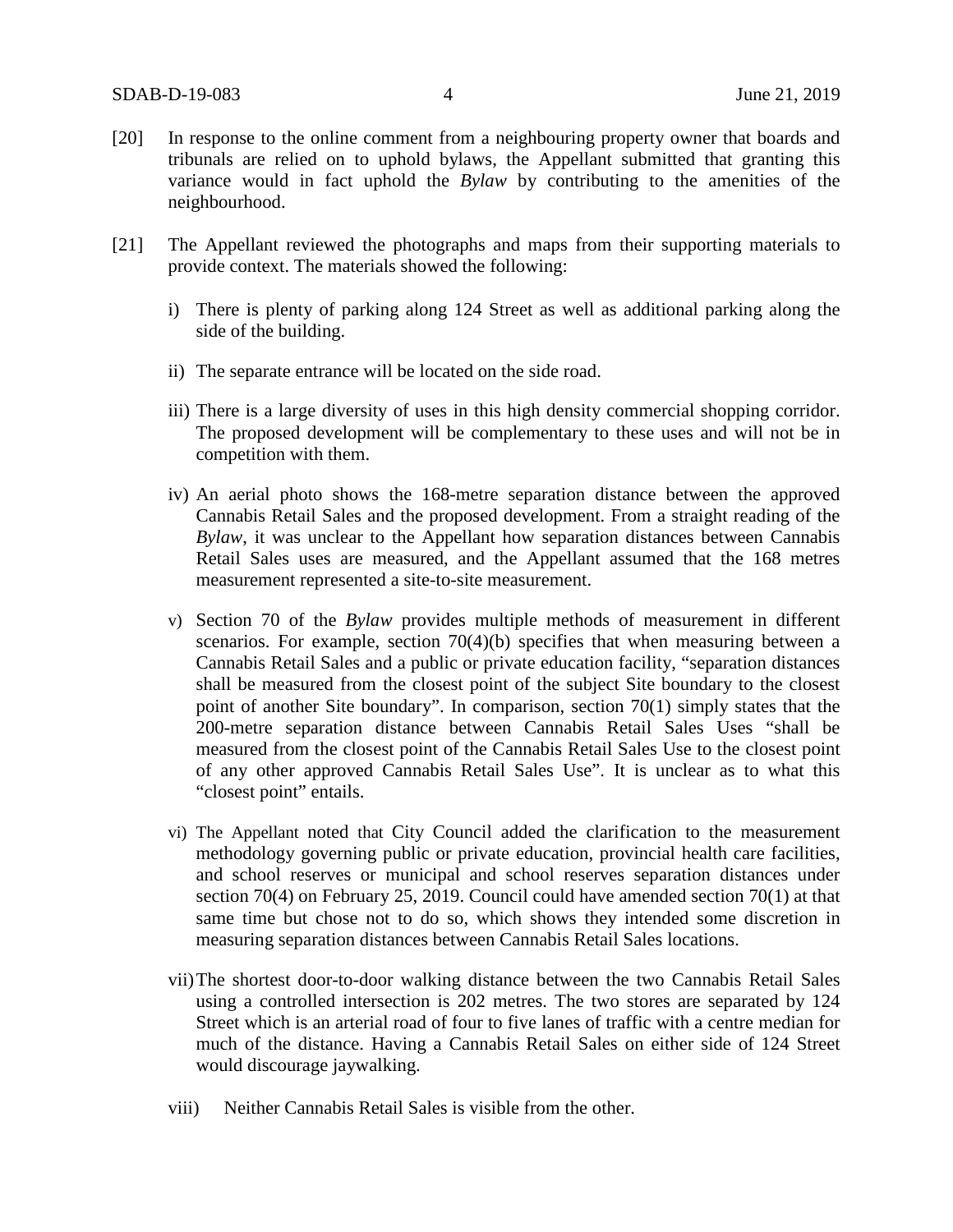- [22] In summary, the proposed location along this commercial corridor is an ideal site for Cannabis Retail Sales. The area is well lit and has ample parking. The area is zoned (CB1) Low Intensity Business Zone and Cannabis Retail Sales is a Permitted Use in this zone. Other than the deficiency in the required separation distance the proposed development meets all federal, provincial and municipal regulations and will meet or exceed all security requirements.
- [23] The Appellant reviewed the suggested conditions of the Development Officer and had no objections to the conditions.
- [24] The letter of opposition from Michael Calvin Property Group stated that the proposed development would create adverse effects to an existing cannabis accessory store across the street. The Appellant submitted that cannabis accessories account for less than one percent of the total sales in their currently operating stores. They would view the cannabis accessory store across the street as a complementary retailer rather than a competitor.
- [25] The Appellant provided the following responses to questions from the Board:
	- a) They spoke to some of the other tenants in the building, but not to other surrounding businesses.
	- b) The entrance to the Cannabis Retail Sales will be from the access road at the side of the building, not from 124 Street.
	- c) They confirmed that they do not contest the Development Officer's calculation of the separation distance, but they are requesting that the Board grant a variance of 32 metres to the required 200-metre separation distance.
	- d) Separation distances in the *Bylaw* apply to all areas of the City and should be upheld in most instances. In this particular case, the proposed development is along a commercial corridor, is surrounded by high density residential, and there are more people in the area. These factors should be taken into consideration by the Board when deciding whether a variance can be granted or not. The Development Officer did not have the ability to consider these factors.
	- e) They do not believe there is a clustering of Cannabis Retail Sales in this area. There is only one other approved Cannabis Retail Sales across the street which is not yet in operation. They are not aware of the locations of other approved Cannabis Retail Sales in the vicinity; they believe there are some further along Jasper Avenue.
	- *ii) Position of the Development Officer, Mr. S. Chow*
- [26] Mr. Chow provided the following responses to questions from the Board.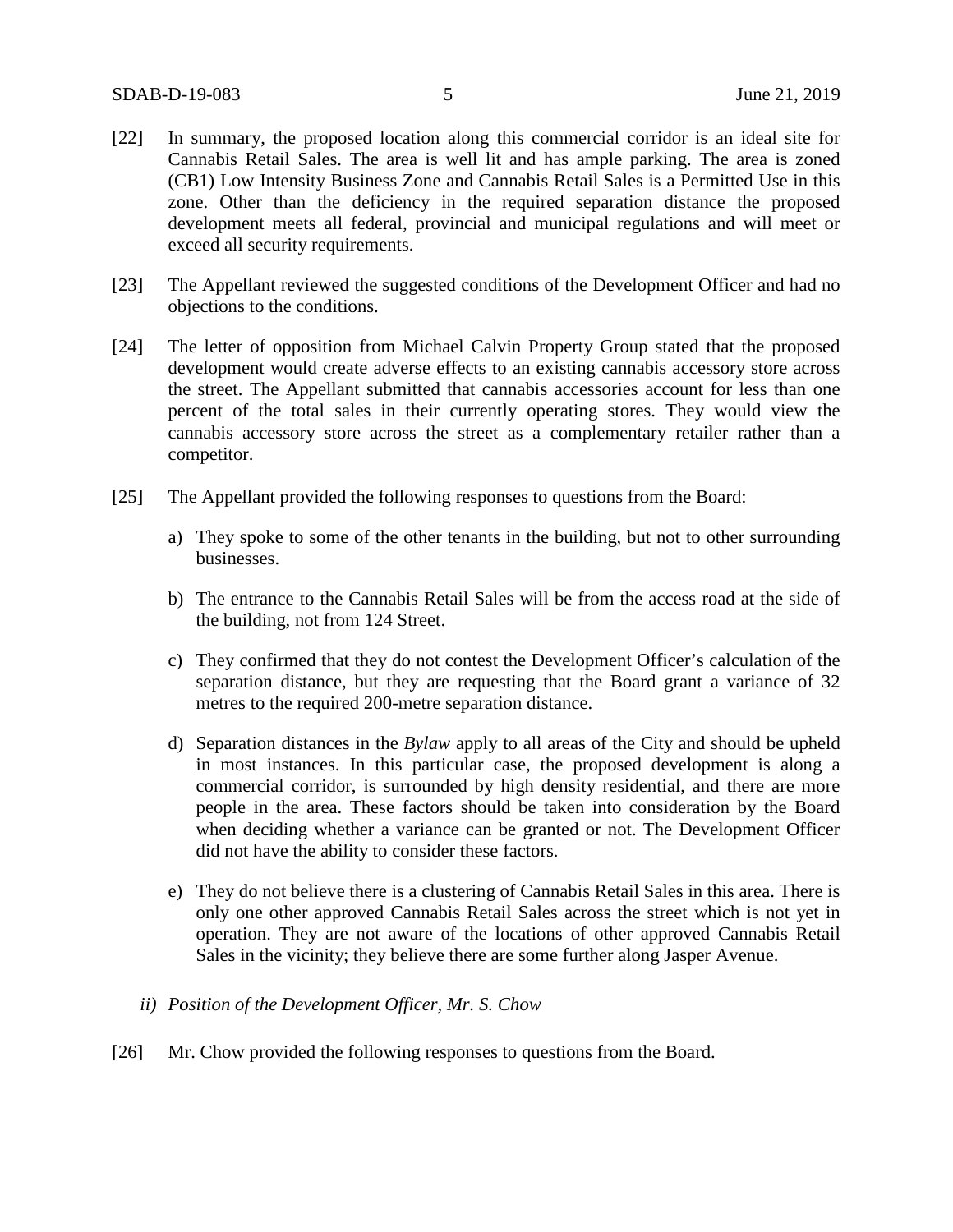- a) He could not speak to the harm that would be caused by granting the required variance. Separation distances in the *Bylaw* were enacted by Council and were based on public consultation.
- b) The Development Authority did not receive any concerns from surrounding businesses or members of the public specific to this project.
- c) The Cannabis Retail Sales Use map was accurate on the day it was created. The next closest Cannabis Retail Sales locations other than the two shown on the map are five or six blocks away.
- d) Separation distances between Cannabis Retail Sales are measured from the interior walls.
- *v) Position of an Affected Property Owner*
- [27] Mr. M. Podmoroff appeared in opposition to the proposed development. Mr. Podmoroff's company owns property directly to the west across 124 Street.
- [28] One of his long-term tenants sells vaping equipment and cannabis accessories. Granting the requested variance could result in a clustering of similar businesses and the closure of his tenant's business. The resulting costs would directly and materially affect the use and value of his property.
- [29] There is nothing unique about the subject property that would require a variance by the Board. He reviewed a map included in his materials that shows possible alternative locations that would not require a variance to the required separation distance.
- [30] The Appellant stated that the proposed development would bring an increase of traffic to the neighbourhood. Parking in this area is already limited and an increase in traffic would negatively impact other businesses.
- [31] Contrary to the Appellant's submissions, there is no centre median along 124 Street directly in front of the proposed development. An inference that the proposed Cannabis Retail Sales and the cannabis accessory store across the street would complement each other would point to an increase in jaywalking.
- [32] In response to questioning from the Board, Mr. Podmoroff acknowledged that some of the other possible locations he indicated that would meet the 200-metre separation distance would still put the proposed development near his tenant.
	- *vi) Rebuttal of the Appellant*
- [33] Mr. Podmoroff indicated several locations directly to the south of their proposed location as appropriate for a Cannabis Retail Sales. The Appellant cannot see how moving the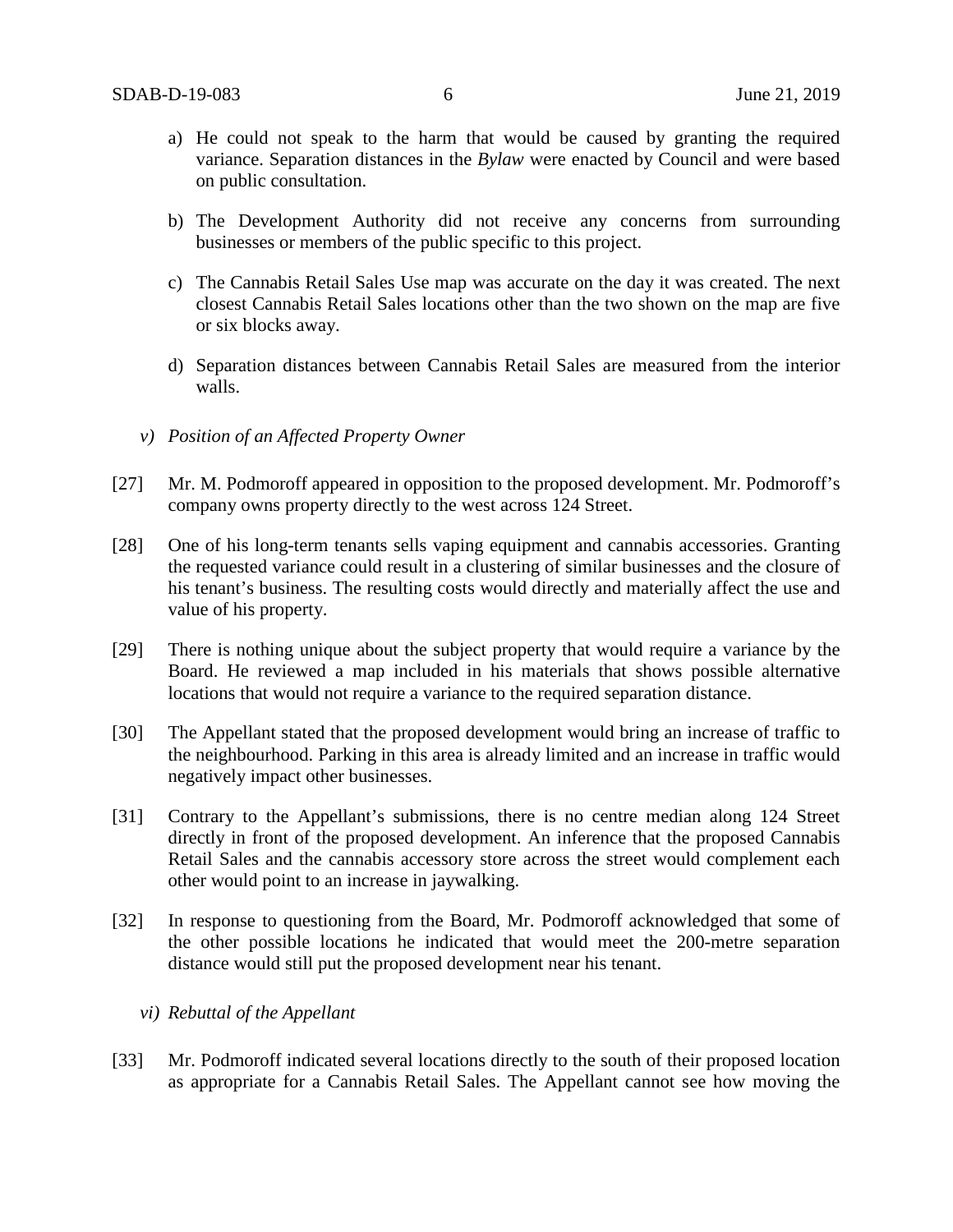proposed Cannabis Retail Sales 50 metres to the south would change the impact on Mr. Podmoroff's tenant.

- [34] The Appellant referred the Board to a map depicting the location of the medians. The Appellant does not submit that there is a median directly in front of the proposed development; however, there is a median in front of the approved Cannabis Retail Sales as well as further to the south. They are merely suggesting that these medians would deter jaywalking across 124 Street.
- [35] The Appellant disputes Mr. Podmoroff's submission that the proposed development would create an influx of vehicle traffic to the area resulting in parking issues. This location is already a high traffic area and they are expecting mostly foot traffic. People do not spend much time in the store and if driving, they would not be parked for any length of time.

#### **Decision**

- [36] The appeal is **ALLOWED** and the decision of the Development Authority is **REVOKED**. The development is **GRANTED** as applied for, subject to the following **CONDITIONS** as recommended by the Development Authority:
	- 1. There shall be no parking, loading, storage, trash collection, outdoor service or display area permitted within the required 4.5m (14.76 ft.) setback. (Reference Section 340.4(3) & (5).)
	- 2. All required parking and loading facilities shall only be used for the purpose of accommodating the vehicles of clients, customers, employees, members, residents or visitors in connection with the building or Use for which the parking and loading facilities are provided, and the parking and loading facilities shall not be used for driveways, access or egress, commercial repair work, display, sale or storage of goods of any kind. (Reference Section 54.1.1.c).
	- 3. Cannabis Retail Sales shall include design elements that readily allow for natural surveillance to promote a safe urban environment, where applicable and to the satisfaction of the Development Officer, including the following requirements:
		- a. customer access to the store is limited to a storefront that is visible from the street other than a Lane, or a shopping centre parking lot, or mall access that allows visibility from the interior of the mall into the store;
		- b. the exterior of all stores shall have ample transparency from the street;
		- c. Any outdoor lighting shall be designed to ensure a well-lit environment for pedestrians and illumination of the property; and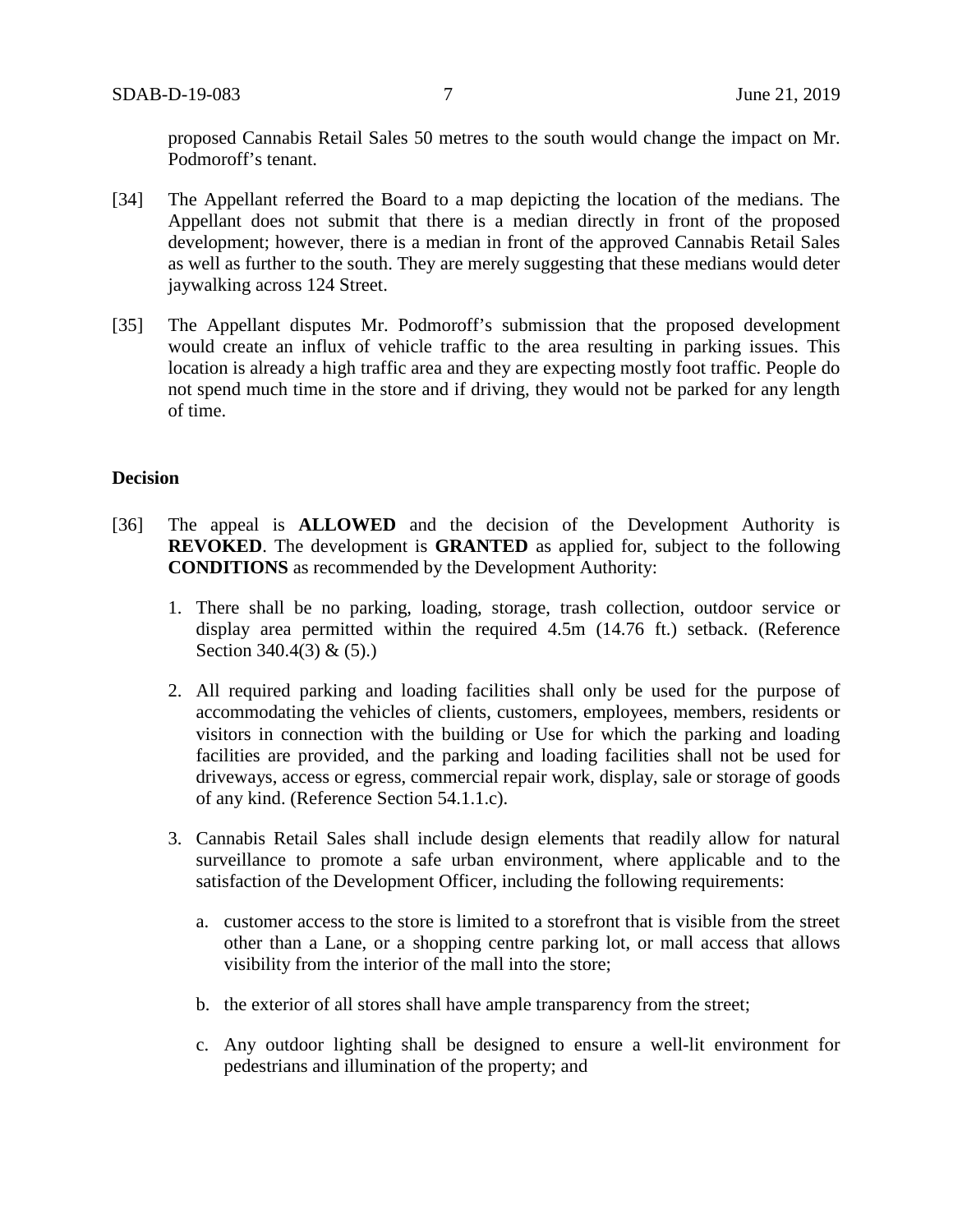- d. Landscaping shall be low-growing shrubs or deciduous trees with a high canopy at maturity to maintain natural surveillance.
- 4. Signs require separate Development Applications.

#### ADVISEMENTS:

- a. This Development Permit is NOT a Business Licence. A separate application must be made for a Business Licence. Please contact the 311 Call Centre (780-442-5311) for further information.
- b. A building permit is required for any construction or change in Use of a building. For a building permit, and prior to the plans examination review, you require construction drawings and the payment of fees. Please contact the 311 Call Centre (780-442-5311) for further information.
- c. Unless otherwise stated, all above references to section numbers refer to the authority under the Edmonton Zoning Bylaw 12800 as amended.
- d. With future changes of use for this site, Subdivision Planning will require the applicant to provide parking justification and conduct observations on site to establish if parking continues to be sufficient for the site.
- [37] In granting the development, the following variance to the *Edmonton Zoning Bylaw* is allowed:
	- a) The minimum required 200-metre separation distance of any Cannabis Retail Sales from any other Cannabis Retail Sales pursuant to section 70(1) is reduced by 32 metres to permit a separation distance of 168 metres.

#### **Reasons for Decision**

- [38] The proposed development is to change the Use from a General Retail Use to a Cannabis Retail Sales and to construct interior and exterior alterations (two new doors).
- [39] The subject Site is located within the Oliver Area Redevelopment Plan and the (CB1) Low Intensity Business Zone. Pursuant to section 330.2(3) of the *Edmonton Zoning Bylaw,* Cannabis Retail Sales is a Permitted Use in this Zone.
- [40] Cannabis Retail Sales are subject to the Special Land Use Provisions in section 70 of the *Bylaw*. Section 70(1) provides that any Cannabis Retail Sales shall not be located less than 200 metres from any other Cannabis Retail Sales. The Development Officer determined that the proposed development was located 168 metres from the next nearest Cannabis Retail Sales using the method of measurement in section 70(1)(a) and would therefore require a variance to section  $70(1)$  of 32 metres. Under section  $70(1)(b)$ , the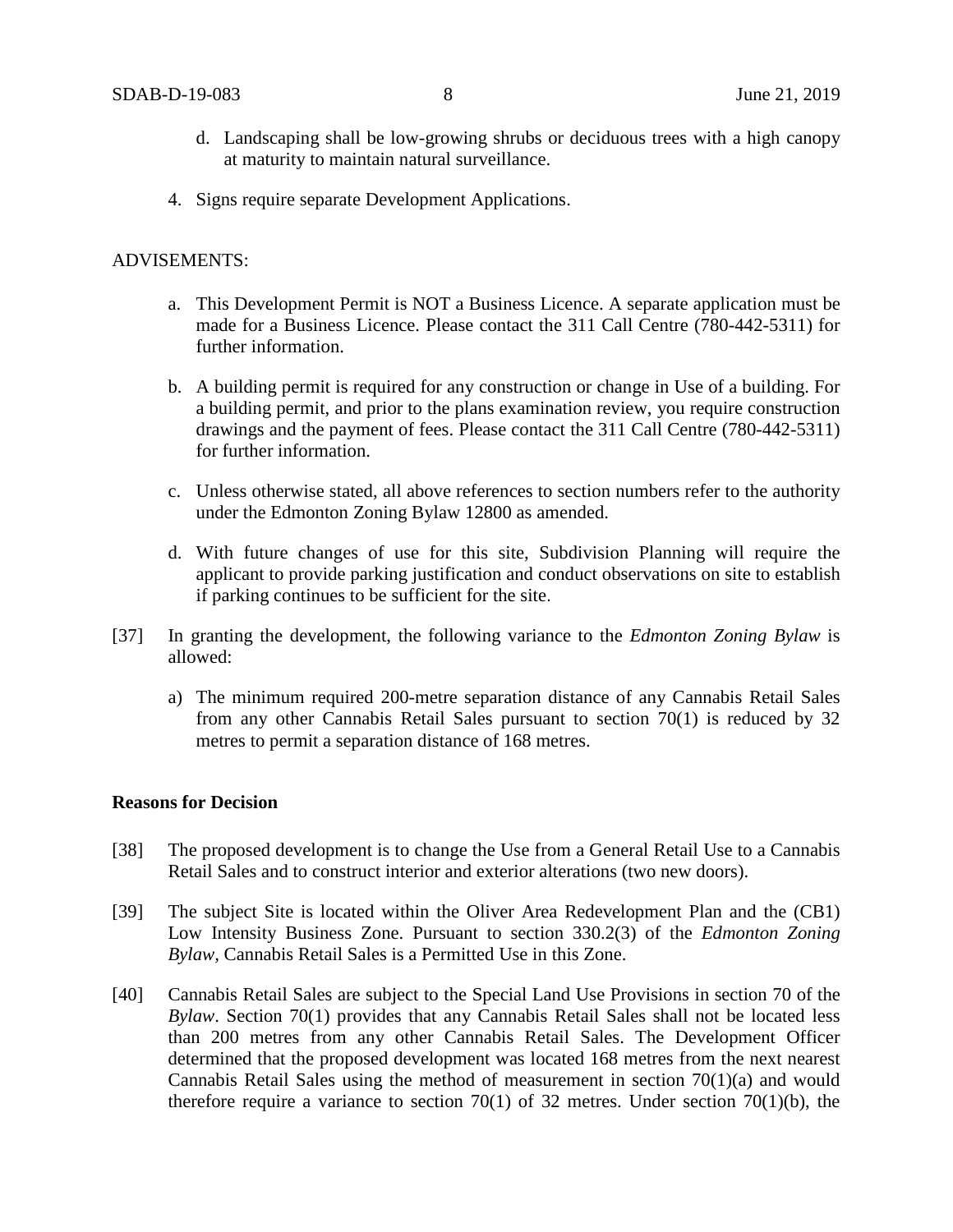Development Officer is precluded from granting a variance over 20 metres. Accordingly, the Development Officer refused the application.

- [41] The Board's authority to grant a variance for this Permitted Use is found in section 687(3)(d) of the *Municipal Government Act,* RSA 2000, c M-26 (the "*MGA*"). As pointed out by the Appellant, two cases of the Alberta Court of Appeal provide guidance for the Board concerning the exercise of this variance authority: *Thomas v. Edmonton*, 2016 ABCA 57 [*Thomas*], and *Newcastle Centre G.P. Ltd. v Edmonton*, 2014 ABCA 295 [*Newcastle*].
- [42] In *Thomas* the Court of Appeal cautioned that the Board should not defeat its general obligation under section 687(3)(a.1) to comply with the *Bylaw* when authorizing exceptions under section 687(3)(d). At paragraph 29*,* the Court made more general obiter observations about the Board's authority under section 687(3)(d):

What then is the rationale for this exception? Statutory plans and land use bylaws set out general development standards that are common to all lands in a specific area. These standards are typically defined with precision so that everyone understands what a particular site can be used for, and what can be constructed thereon. But as with all line-drawing, it is recognized that there will be cases in which a strict application of the set standards could lead to an unreasonable result. To relieve against hardship, the Legislature has conferred on subdivision and development appeal boards the authority to relax – that is vary, dispense with or waive – development standards in the applicable land use bylaw providing certain conditions as set out in s 687(3)(d) are met.

- [43] *Newcastle* predates *Thomas* and dealt specifically with the issue of separation distances within the context of two liquor stores in a zone where they were Permitted Uses. In *Newcastle*, the Court held that it is an error for the Board to assume, without any evidence, that the *Bylaw* creates a presumption of harm to the public and that the Board cannot intervene and grant variances unless that presumption is rebutted by an applicant.
- [44] The Court in *Newcastle* also discussed the Board's obligation to provide reasons when it denies variances:
	- [11] Were the Board's Reasons adequate? Was the result of applying the proper tests in s 687(3)(d) so obvious as to require no explanation in the Reasons? No. It is not self-evident that or how two liquor stores within 500 meters would interfere with neighbourhood amenities, nor that or how they interfere with or affect use, enjoyment, or value of neighbouring pieces of land. This is not a boiler factory in a residential neighbourhood. The problem only arises because there would be two liquor stores in the area. One alone is a permitted use.
	- [12] Therefore, if there is any interference with neighbourhood amenities, or with use, enjoyment, or value of other land parcels, the Board had a duty to explain that in its Reasons, and it did not. A mere conclusory statement does not suffice, and that is all that paragraph 10 is.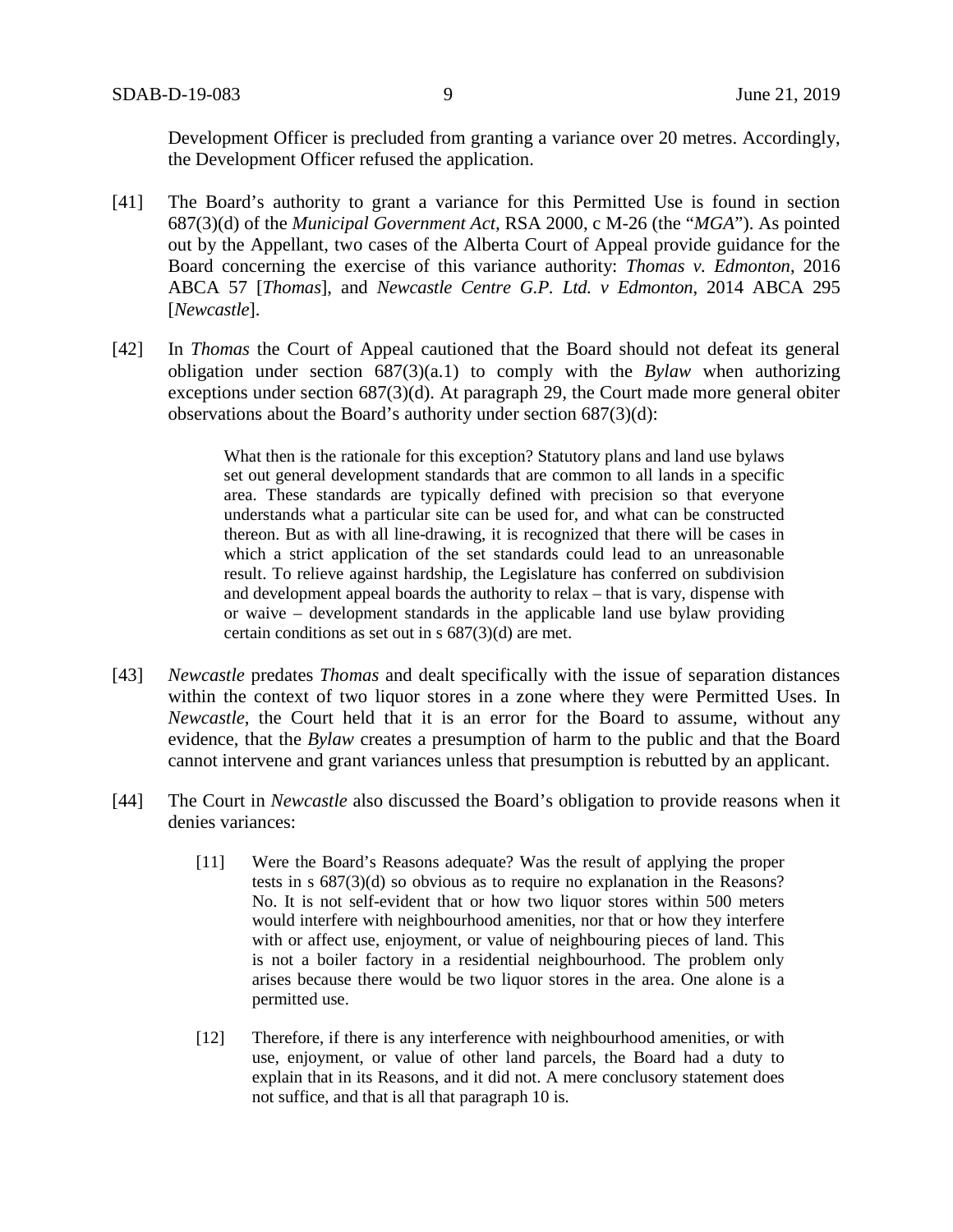- [45] Bearing these cases in mind, the Board considered the following factors in determining whether or not to grant the variance required for the proposed development.
- [46] First, the Board was provided with no specific rationale as to how granting the necessary 32-metre variance would create a substantive harm. Instead, the Development Officer indicated that he denied this application because the distances in section 70 were set after public consultation and he lacked any authority to grant the required variance.
- [47] Second, while a 32-metre variance in the separation distance is required when using the method of calculation per section  $70(1)(a)$ , the Board received evidence that a pedestrian walking from entrance to entrance would traverse at least 202 metres if crossing the road legally.
- [48] Third, the proposed development and the approved Cannabis Retail Sales are separated by a major arterial road with four to five lanes of traffic and intermittent centre medians which further separate the two Cannabis Retail Sales.
- [49] Fourth, based on pictorial evidence provided at the hearing, neither location is visible from the other. The two developments are oriented in different directions, and obstructed by intervening buildings.
- [50] Fifth, the Board considered the issues raised by the parties opposed to the development.
	- a. The first submission in opposition requested that the Board uphold the 200-metre separation distance because it is a development regulation. The Board has addressed this issue in its discussion of the variance authority found in section 687(3)(d) of the *MGA* and the Court of Appeal directions from *Newcastle* and *Thomas*.
	- b. The owner of a property across the street from the subject Site appeared in person to object for three reasons:
		- i. *The proposed development would have financial consequences for one of his tenants, a cannabis accessory supplier.* The Board did not find this objection persuasive. The Board notes that the Appellant indicated that accessory sales represent less than one percent of their business and in their view the two developments – Cannabis Retail Sales and cannabis accessory sales – are complementary. Further, this issue relates more to business competition than to planning issues in section 687(3)(d), particularly as the Board received no evidence that there would be a material drop in property values and in fact, the neighbouring property owner himself recognized that several nearby locations would be compliant even within the same block.
		- ii. *The proposed development would create a clustering of this Use.* According to the map submitted by the Development Officer and the party's submissions, the next nearest approved Cannabis Retail Sales is 364 metres away, east of 126 Street on the north side of Jasper Avenue and the closest locations to the north are five to six blocks from the proposed development. Given this information, the high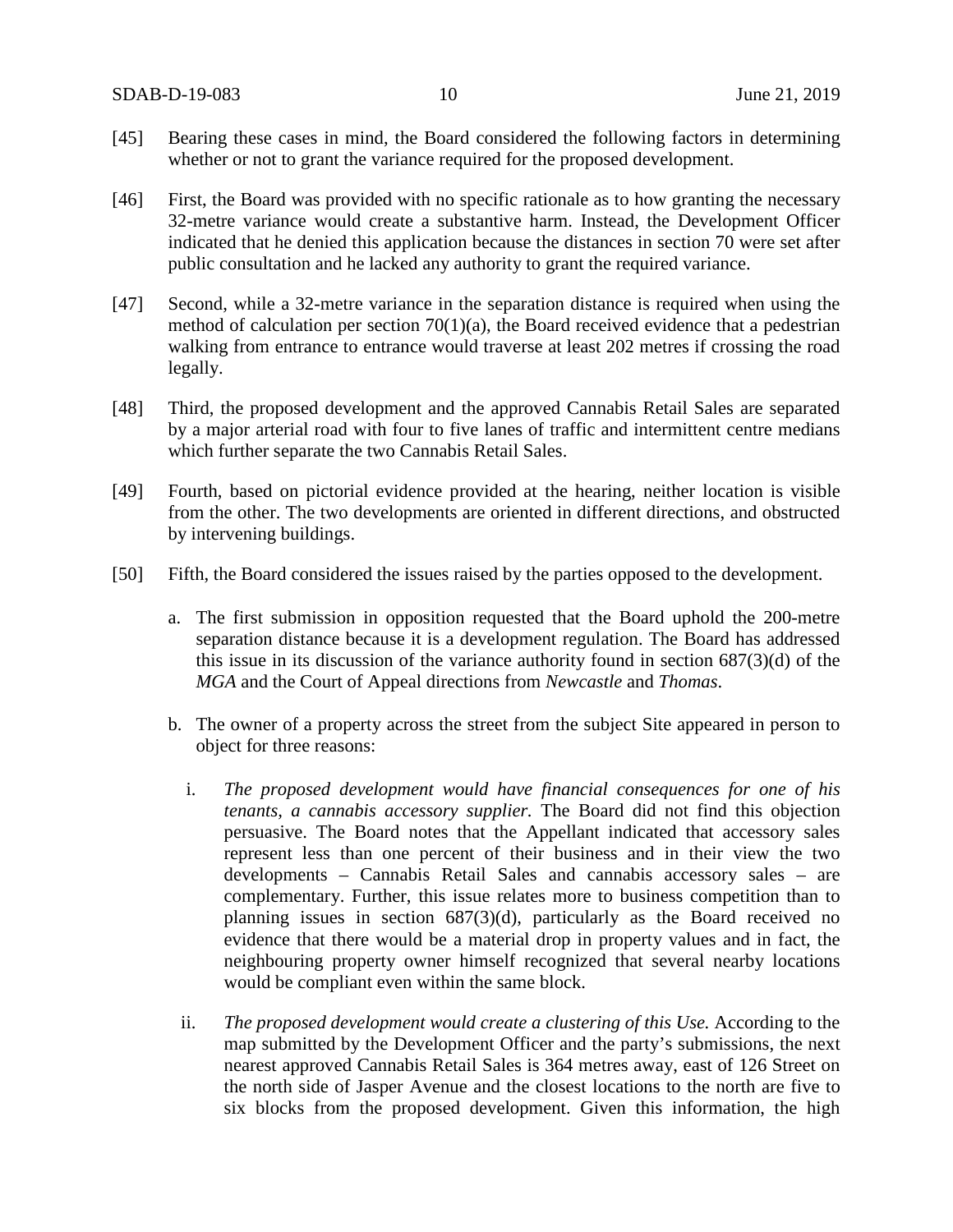density of this area and the existing commercial diversity, the Board finds that approving the proposed development will not create an adverse impact in terms of clustering.

- iii. *The proposed development will contribute to existing parking constraints.* The Board notes that the proposed development does not require any parking variances. Furthermore, the proposed development is located in the Main Streets Overlay. Section 819.1 of the *Bylaw* states in part that the General Purpose of this Overlay "is to encourage and strengthen the pedestrian-oriented character of Edmonton's main street commercial areas". Locating a Cannabis Retail Sales store across the street from a cannabis accessories supplies store will strengthen the pedestrian-oriented character of this commercial corridor.
- [51] After weighing all of these factors, it is the opinion of the Board that allowing this development would not unduly interfere with the amenities of the neighbourhood nor materially interfere with or affect the use, enjoyment or value of neighbouring parcels of land. The proposed Cannabis Retail Sales is approved.

Ms. K. Cherniawsky, Presiding Officer Subdivision and Development Appeal Board

Board members in attendance: Mr. M. Young, Mr. R. Hachigian, Mr. A. Nagy, Ms. E. Solez

c.c. Parlee McLaws LLP City of Edmonton, Development & Zoning Services - Mr. S. Chow / Mr. H. Luke City of Edmonton, Law Branch - : Mr. M. Gunther Michael Calvin Property Group – Mr. M. Podmoroff